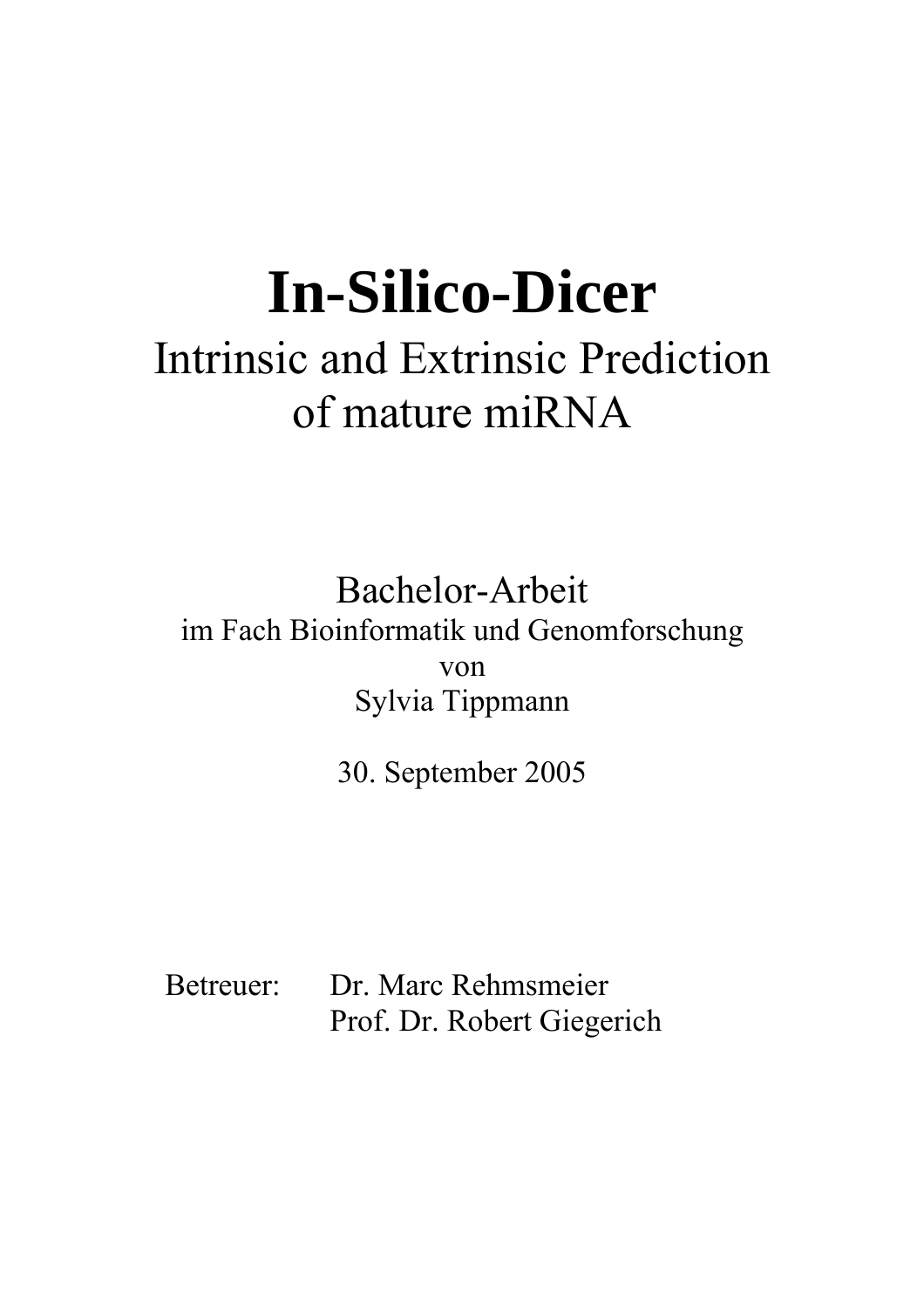#### **Acknowledgement**

I would like to express my gratitude to Marc Rehmsmeier for being an outstanding tutor and role model as researcher. His support encouraged my scientific curiosity and made this work exciting and successful. Furthermore, my sincere thanks go to Gregor Obernosterer and Professors Dorothee Staiger and Robert Giegerich for arousing interest in the subject of RNA mediated gene regulation and providing their knowledge for questions, which emerged during the work. I am also deeply indebted to Lena Büsch for her time and effort in reviewing my thesis.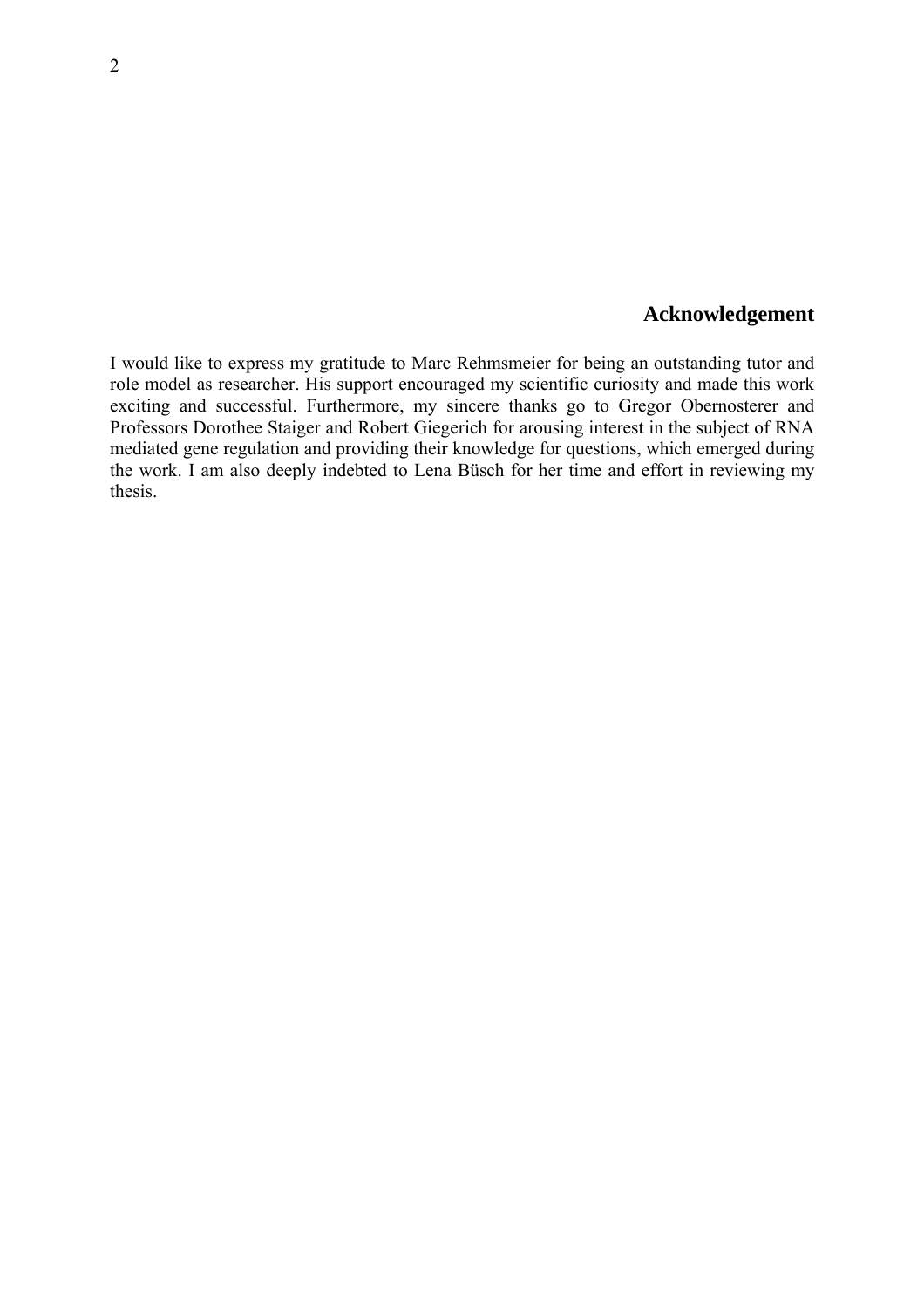## **Contents**

| 1              |       |                                                                |  |
|----------------|-------|----------------------------------------------------------------|--|
| $\overline{2}$ |       | Spreading silence - Biological background of smallRNA mediated |  |
|                |       |                                                                |  |
|                | 2.1   |                                                                |  |
|                | 2.2   |                                                                |  |
|                | 2.3   |                                                                |  |
|                | 2.3.1 |                                                                |  |
|                | 2.3.2 |                                                                |  |
| 3              |       | Understanding complexity - Bioinformatical approaches 10       |  |
|                | 3.1   |                                                                |  |
|                | 3.2   |                                                                |  |
|                | 3.3   |                                                                |  |
|                | 3.4   |                                                                |  |
| 4              |       |                                                                |  |
|                | 4.1   |                                                                |  |
|                | 4.1.1 |                                                                |  |
|                | 4.1.2 |                                                                |  |
|                | 4.2   |                                                                |  |
|                | 4.2.1 |                                                                |  |
|                | 4.2.2 |                                                                |  |
|                | 4.2.3 |                                                                |  |
|                | 4.3   |                                                                |  |
|                | 4.3.1 |                                                                |  |
|                | 4.3.2 |                                                                |  |
| 5              |       |                                                                |  |
| 6              |       |                                                                |  |
| 7              |       |                                                                |  |
| 8              |       |                                                                |  |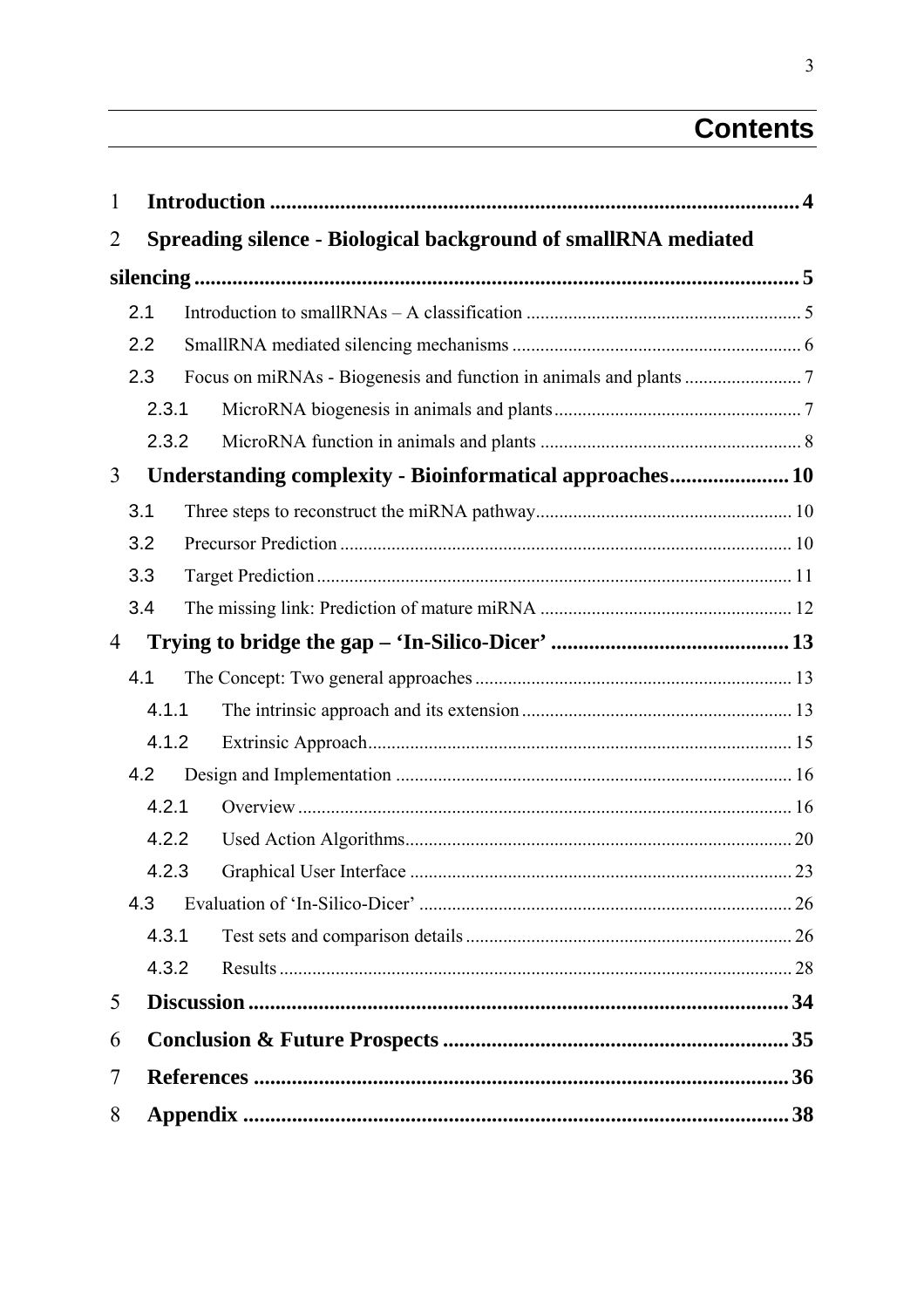## 1 **Introduction**

<span id="page-3-0"></span>At all times intense genetic efforts have been applied to comprehend development. On that account it is surprising that a relatively large class of regulatory genes has surfaced only recently: The first mircoRNA gene and its developmental role was described more than ten years ago but researchers are enlightening the broad and abundant presence of such genes only now. MicroRNAs are short RNA sequences that use antisense complementarity to repress expression of specific messenger RNAs. Studies of functional roles have shown that miRNAs are involved in complex genetic pathways regulating, among others, neuronal differentiation, stem cell division, cancer, embryogenesis and hematopoiesis. Recent reports indicate that this is likely to be only the tip of an iceberg with plenty of regulating possibilities. MiRNAs might thus be previously underestimated key participants in the field of gene expression [Pasquinelli et al., 2005]. If we could fully understand their biogenesis and function in vivo, we would possibly be able to predict a many more target genes and to annotate them and furthermore knock down unwanted, maybe pathological, ones through introduction of artificial miRNA genes. The maturation of these smallRNAs, however, appears to be of high complexity since a large number of proteins are involved and, dependent on the organism, diverse procedures seem to apply. Ever so much bioinformatical research has been done developing different approaches to reconstruct the miRNA pathway, and was partially successful already. Some programs were published to predict possible miRNA precursors from whole genomes, and there exist algorithms which match the mature miRNA with its corresponding target gene. Unfortunately, little is known about the step in between, the processing of precursors to mature and functional active miRNA, so there are only few approaches to close this prediction gap. For this reason, the question is: Is it possible to reliably predict mature miRNAs from their precursors? Within the context of my bachelor thesis I have followed this question with different general ideas and developed a tool which deploys them.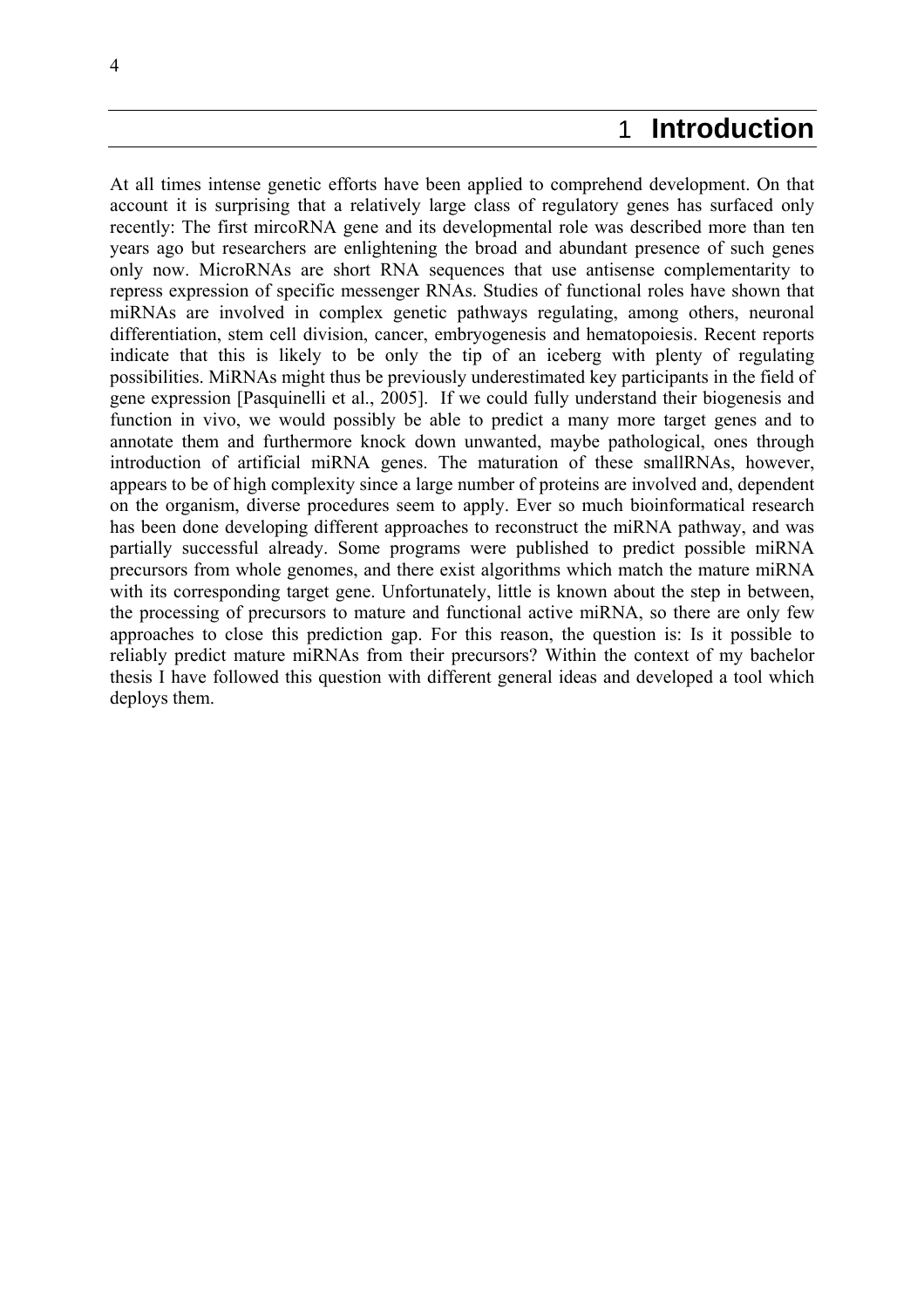## <span id="page-4-0"></span>2 **Spreading silence - Biological background of smallRNA mediated silencing**

Small RNAs are a family of regulatory RNA fragments which are mainly located in the intronic regions of an organism's genome. These non-coding RNAs originate from doublestranded(ds)RNA through a stepwise maturation process, and commonly they reach a length of 19 to 28 nucleotides in their functional stage. In this final mode, small RNAs are able to influence gene expression on a post-transcriptional level. Target genes are silenced via specific base pairing with the complementary small regulatory RNA. This mechanism had already been recognized in some eukaryotes about several years ago: In 1998 the first observation of RNA-mediated gene silencing was made in *Caenorhabditis elegans*, where dsRNA leads to the degradation of mRNA - it was called RNA interference (RNAi) but at this time the new phenomena was not associated with small RNA fragments [Fire et al., 1998]. Further research showed that similar regulation procedures not only occur in all kinds of metazoa, but also in plants, where it is termed 'co-suppression' or 'post-transcriptional gene silencing' (PTGS), and in funghi ('quelling') [Kim, 2005a and references therein]. However, RNAi is still a common synonym for gene silencing mediated by small RNAs in general, but in fact it refers to the actual cleavage of a mRNA target gene. The emerging biotechnology, which is based on an efficient gene knock-down using small RNA molecules, is also called RNA interference. This is going to be one of the leading technologies in detecting gene functions and developing genetic therapies.

In the following Section I will review the standard of knowledge around small RNAs, their classification, biogenesis and function.

## 2.1 **Introduction to smallRNAs – A classification**

Small RNAs in their final shape and function are sometimes indistinguishable; therefore they are classified by their origin. Basically, RNA can descend either from endogenous transcripts or exogenous sources of RNA, like retro-viruses for instance.

DsRNA transcripts give rise to endogenous small RNAs through a stepwise processing by endonuclease-III-type enzymes. These RNAs can be split up into two major groups: microRNA (miRNA) and short-interfering RNA (siRNA).

 MiRNAs and siRNAs are often very close in function and biochemical structure but they do arise from different kinds of precursor states. While miRNA precursors fold back on themselves to form a hairpin-like structure, siRNAs derive from a perfect long doublestranded RNA duplex. Usually only one miRNA is generated from pre-miRNA but several or many siRNAs are generated from long dsRNA. Interestingly, the first miRNA, named lin-4, was already discovered in 1993 [Lee et al., 1993]. During mutation experiments with *C.elegans*, Lee et al. observed an oppositional progression of development. While mutating lin-14 lead to a premature transition into next larval stage, a lin-4 mutation caused a rerun of the current stage. As a conclusion they assumed lin-4 to have some regulatory influence on lin-14. Similar observations have been made with let-7 miRNA and its target lin-41. At first place, this did not seem very interesting to the research community but since with the discovery of RNAi, thousands of miRNAs have been found in nematodes, vertebrates, plants and even viruses [Kim, 2005a and references therein]. A useful database where all known and experimentally evaluated miRNAs and precursors are stored is the miRNABase (http://www.sanger.ac.uk/Software/Rfam/mirna/) [Griffiths-Jones, 2004], additionally the rfam database [Ambros V. et al. 2003] classifies miRNAs into families of homologous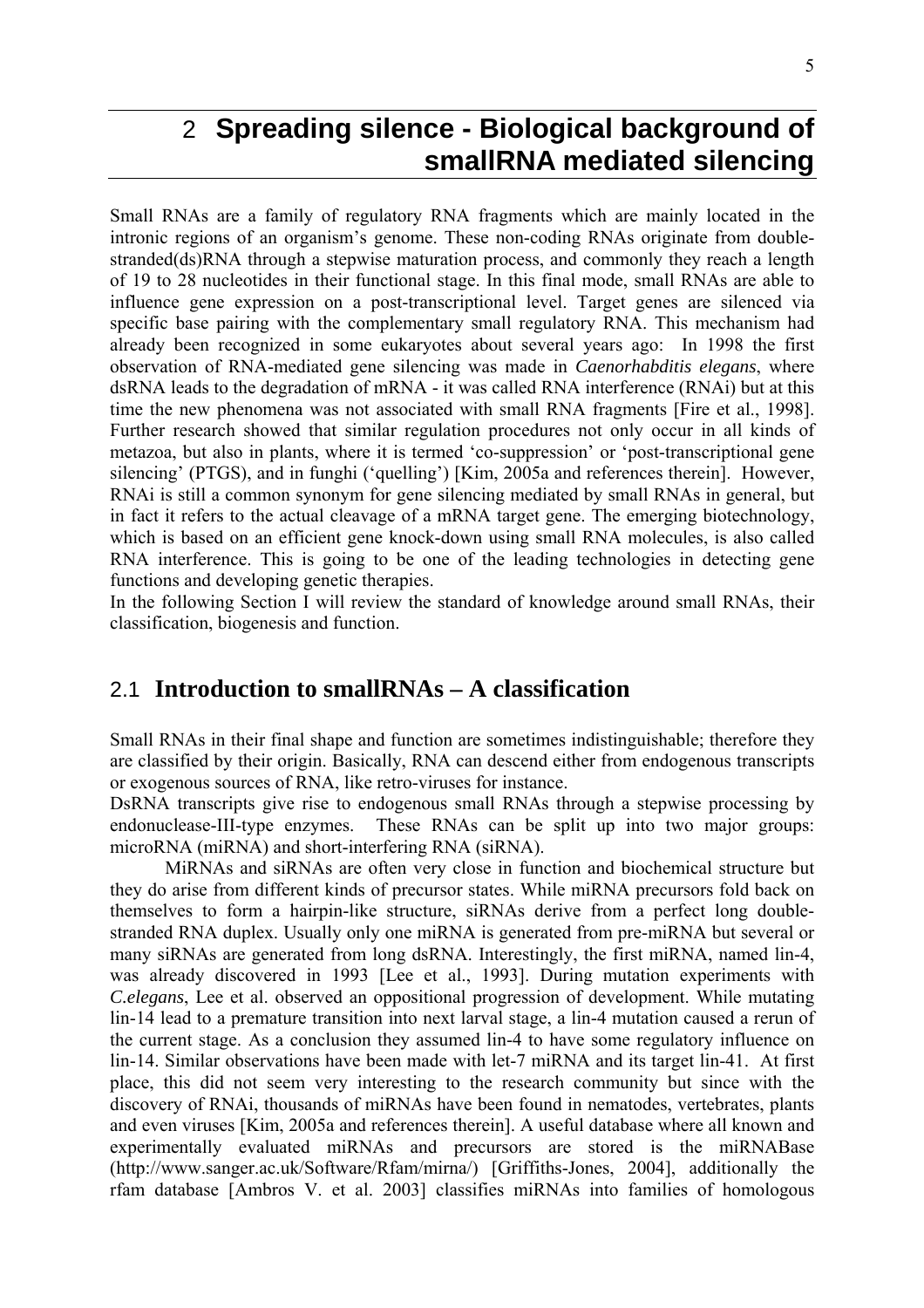<span id="page-5-0"></span>function. Endogenous siRNAs have been identified since 2001 in *T.brucei*, *S.pombe*, *C.elegans*, *D.melanogaster*, and *A.thaliana* [Kim, 2005a and references therein]. Among siRNAs there are three different subclasses to be distinguished: repeat-associated RNAs (rasiRNAs), endogenous trans-acting siRNAs (tasiRNAs) and small scan RNAs.

SiRNAs can be looked up in the smallRNA database [http://web.mit.edu/mmcmanus/www/siRNADB.html]

Furthermore, there exist two more kinds of small endogenous RNA classes, which are not as well examined to classify them: tiny non-coding RNA (tncRNA) and small modulatory RNA (smRNA). Neither their biogenesis nor their action mechanism has become clear up to now. On the contrary, there are exogenous dsRNAs that are also able to induce expression of small RNAs. The naturally occurring ones include virus-induced siRNAs.

| Class                       | <b>Subclass</b>                     | mature<br>length                                    | <b>Biogenesis</b>                                                                       | Mechanism                                            |
|-----------------------------|-------------------------------------|-----------------------------------------------------|-----------------------------------------------------------------------------------------|------------------------------------------------------|
| microRNA<br>(miRNA)         | N.A.                                | $19-24$ nt                                          | 2-step processing of hairpin precursors<br>by RNase-III-type enzymes                    | translational<br>repression,<br>mRNA cleavage        |
| <b>Short</b><br>interfering | trans-acting<br>siRNA               | $21-22$ nt                                          | cleavage of long endogenous dsRNA<br>by Dicer                                           | mRNA cleavage                                        |
| <b>RNA</b><br>(siRNA)       | repeat-associated<br>siRNA (rasiRNA | $24 - 26$ nt<br>(plants)<br>$24-27$ nt<br>(animals) | cleavage of long dsRNAs derived from<br>repetitive sequences or transposons by<br>Dicer | modificaton of<br>histone and/or DNA                 |
|                             | Small scan RNA<br>(scnRNA)          | $\sim$ 28 nt                                        | cleavage of long endogenous dsRNA<br>by Dicer                                           | Histone methylation<br>leading to DNA<br>elimination |

**Table 1: Classification of small RNAs** 

## 2.2 **SmallRNA mediated silencing mechanisms**

Known so far, smallRNAs guide at least 4 distinct modes of gene silencing mechanisms: (a) endonucleolytic cleavage, (b) translational repression, (c) transcriptional repression and (d) DNA elimination through histone modification. The latter two are mediated by rasiRNAs and scanRNAs: rasiRNAs recruit DNA-cytosine methyltransferase and histone modifying enzymes. Together they form the RNA-induced-initiation-of-transcriptional-silencingcomplex, or RITS, which methylates the DNA, leading to silencing at transcriptional levels (transcriptional gene silencing, TGS). ScanRNAs, however, induce histone methylation that leads to complete elimination of DNA.

If the small RNA molecules interact with mRNA on a post-transcriptional level, it depends on the sequence complementarity between the regulating and the regulated RNA which kind of gene silencing follows. If the complementarity is nearly perfect, which is usually the case in plants, mRNA cleavage is induced between the  $10<sup>th</sup>$  and  $11<sup>th</sup>$  nucleotide measured from the 5' end of the smallRNA. While cleaved mRNA is degraded afterwards by cellular nucleases, the miRNA remains intact and can guide the recognition and cleavage of additional transcripts. Cleavage reactions are mostly guided by siRNAs, which bind to an effector complex termed RISC (RNA induced silencing complex). However, there are also examples where miRNA initiates RNAi. Actually, miRNAs are usually involved in translational repression, which occurs upon a lower sequence complementarity between the interacting molecules. Therefore, they are integrated into a different effector complex: the microribonucleinprotein, or miRNP. The miRNPs might repress translation at a step after translational initiation, in a manner that does not observably change the density of ribosomes on the transcript due to just slowing or stalling them. An alternative possibility is that translation continues at the same rate but is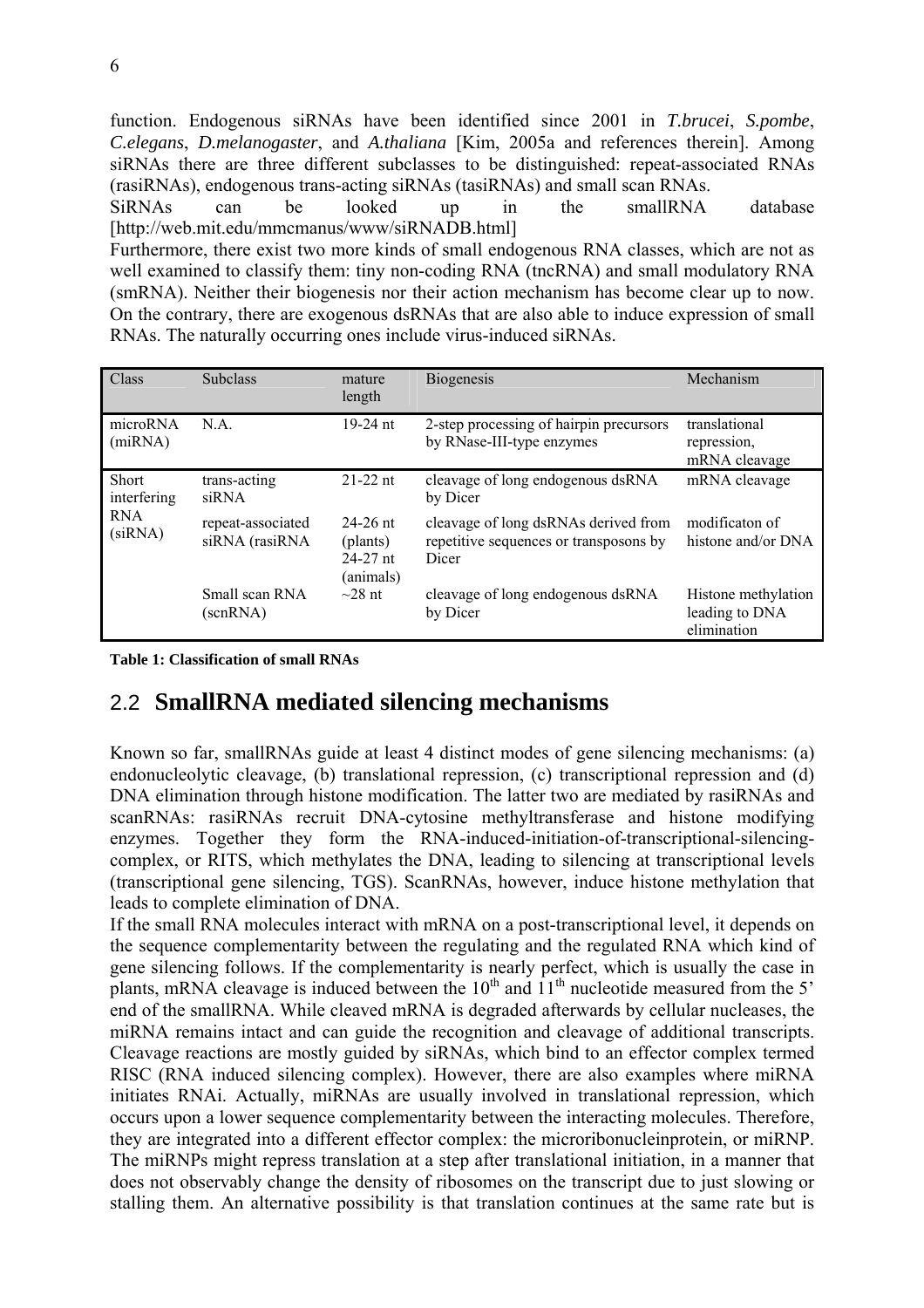<span id="page-6-0"></span>non-productive because the newly synthesized polypeptide is degraded immediately. In both cases, mRNA levels are not affected, indicating that silencing occurs around translation.

An almost perfect base pairing to the target mRNA is verified at position 2-7 of the smallRNA, which seems to be important for target recognition. An important enzyme which helps forming all effector complexes is Argonaute, a large protein containing 2 domains: PAZ and PIWI. Whereas the PAZ domain, located at the center of Argonaute, interacts with the 3' overhang of the dsRNA, the PIWI domain on the c-terminus shows homology to RNase H and is thus considered to cleave the target mRNA. Additional proteins involved in silencing are less conserved between organisms, there are some dsRBDs in *Drosophila*, which appear to be involved in strand selection and RISC assembly or as co-factors to the preprocessing protein Drosha. Putative RNA helicases also function in the assembly of effector complexes and RNA-dependent RNA polymerases (RdRPs) join the smallRNA together with its target.

## 2.3 **Focus on miRNAs - Biogenesis and function in animals and plants**

A miRNA is defined as a single stranded RNA fragment of an average length of 21-22 nt, originating from endogenous hairpin-like transcripts that are processed to their final form by RNase-III-type enzymes.

MiRNA is the most investigated smallRNA species, at the moment the miRNAregistry [Ambros et al., 2003; Griffiths-Jones et al., 2004] contains 2909 entries, which means precursors and their appendant miRNAs. 31 Organisms are listed, in addition to the leadoff animals *C.elegans* and *D.melanogaster* and their related species vertebrates, especially mammalia have recently been added to the database. The higher the evolutionary level of development of an organism the more intron is contained in the pre-mRNA, suggesting that mammals show the greatest variety of regulatory smallRNAs. [Mattick JS., 2004] Furthermore, the miRNABase stores miRNAs of 7 different plants (most investigated are *A.thaliana* and *O.sativa*), and even virus miRNAs have been released [summary of release 7.0 of the miRNABase: http://microrna.sanger.ac.uk/sequences/help/summary.shtml].

## 2.3.1 **MicroRNA biogenesis in animals and plants**

The biogeneses of miRNA in animals and plants appear to be rather different, although both include homologues of the RNase-III-type enzyme Dicer. Like other RNA polymerase II transcripts, miRNA genes are capped, spliced and polyadenylated. They appear in a long primary transcript which contains the predicted miRNA precursor as part of an RNA hairpin structure. This early stage of miRNA is called the pri-miRNA [Zeng et al., 2002].

In animal cells, the pri-miRNA is excised by the nuclear RNase-III-type enzyme Drosha [Lee et al., 2005]. Drosha forms a large complex, known as the microprocessor complex, together with its essential cofactor Pasha, which is known to contain 2 dsRNA-binding domains [Denli et al. 2004]. Full particulars are not explored about recognition and cleavage of Drosha, but it has been observed to be selective for hairpins bearing a large (>10 nt) terminal loop located on a stem with partially imperfect complementarity. From the stem-loop junction, it cleaves approximately two helical turns ( $\sim$ 22 nt) into the stem releasing a  $\sim$ 70 nt long hairpin precursor. Variations in the stem structure, such as bulges, and sequence around this region contribute to the fine-tuning of the actual cleavage site. Drosha has emerged as a key determinant of which part of the pri-miRNA will become the mature miRNA, because by clipping the primary transcript it generates one end of the final miRNA. The resulting pre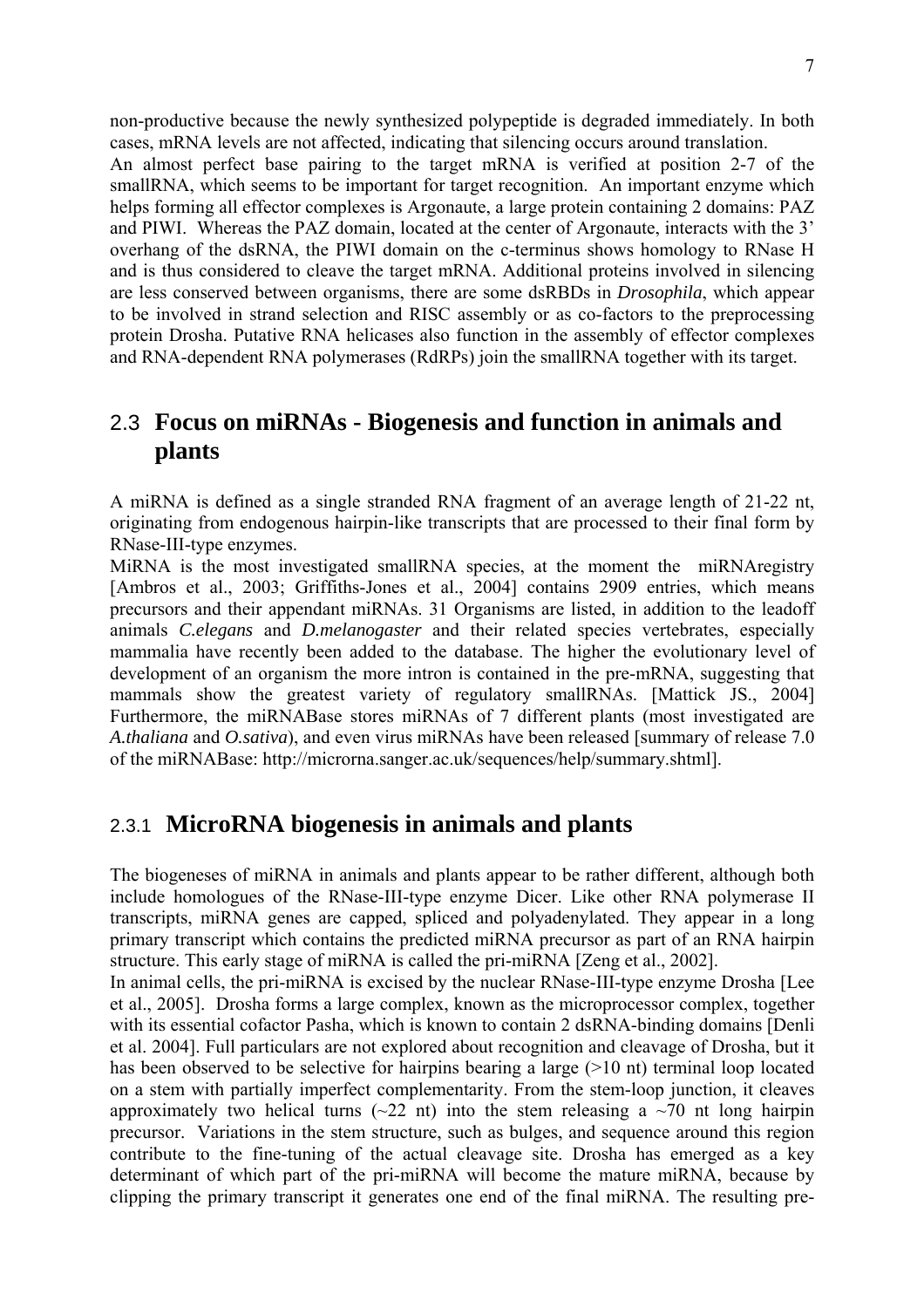<span id="page-7-0"></span>miRNA is exported into the cytoplasm by a nuclear export factor, called Exportin-5, which also functions as a quality control for hairpin precursors. The second step of processing occurs in the cytoplasm where Dicer trims the hairpin to a  $\sim$ 22 nt long RNA duplex [Lee et al., 2002]. It recognizes the characteristic 3' 2 nt overhang generated by Drosha cleavage and simply cuts off the loop, leaving an additional 3' overhang on the other side. Due to the immediately following steps, the released duplex is very short-living in vivo.

Homologues of Drosha were not found outside the animal kingdom, suggesting that the described processing does not apply for plant cells. Maturation of miRNA in plants has been primarily examined in *A.thaliana*, which shows 4 Dicer-like enzymes (DCL1-DCL4). DCL1 provides the Drosha functionality, executing the first cleavage step to yield the miRNA precursor. Experiments have shown that levels in miRNA expression are only reduced in DCL1 mutants, which indicates that this homologue of Dicer is the key protein in plant miRNA biogenesis. Therefore, the second cut is assumed to be also mediated by DCL1. In contrast to animal cells, this takes still place in the nucleus followed by an additional methylation step, which requires another protein, termed HEN1. Short RNA, present in the nucleus, may be accidentally utilized as primer leading to amplification of unwanted genes. Methylation of the last nucleotide of the miRNA prevents this by protecting the plant miRNA from polymerases adding additional nucleotides to the 3' end. The final duplex is then exported into the cytoplasm by HASTY, the plant orthologue of Exportin-5 [Chen, 2005].

Following cleavage and nucleocytoplasmic export, the miRNA pathway of animals and plants appears to be biochemically indistinguishable. One strand of the miRNA:miRNA\* duplex is incorporated into RISC or a similar effector complex while the other one is degraded. Thermodynamic differences in the base-pairing stabilities of the 5' ends determine which strand is selected. Essentially this means the strand with the weaker hydrogen bonding is used in silencing [Tomari et al., 2004]. However, this selection step is not sufficiently enlighted yet and awaits further investigation.

## 2.3.2 **MicroRNA function in animals and plants**

Plant and animal miRNAs are quite different regarding their complementarity to the mRNA target. While miRNAs in animals usually mediate translational repression due to an imperfect base pairing, plant miRNAs show a high complementarity and therefore initiate target cleavage.

The most interesting question to arise from the discovery of hundreds of different miRNAs is, what are all these smallRNAs doing? For lin-4, let-7 and several other miRNAs their function and regulated targets were discovered based on in vivo experimentation even before their status as non-coding RNA genes. However, computational approaches have been developed to find the target genes of the miRNAs (see Section 3 for details). Due to the near-perfect complementarity of the miRNA this was especially successful in plants. The majority of miRNAs here have a remarkable addiction for targeting transcription gene factor families, particularly those involved in developmental patterning or cell differentiation, by mediating the degradation of key regulatory gene transcripts in specific daughter cell lineages [Review Bartel DP., 2004 and references therein]. For example, during differentiation, certain genes specifying a less differentiated state might need to be turned off. This can be achieved by repressing transcription or, to more quickly stop expression of such a gene, the differentiating cell can deploy a miRNA that cleaves that mRNA. This may explain why plant miRNAs are enriched in plant organs because most cells of plant organs are typically differentiated.

As in plants, the predicted targets in animals are significantly high in genes with known or suspected roles in transcriptional regulation, suggesting that the described model could also be operating in animal tissues. A popular example is lin-4 and let-7, the first miRNAs discovered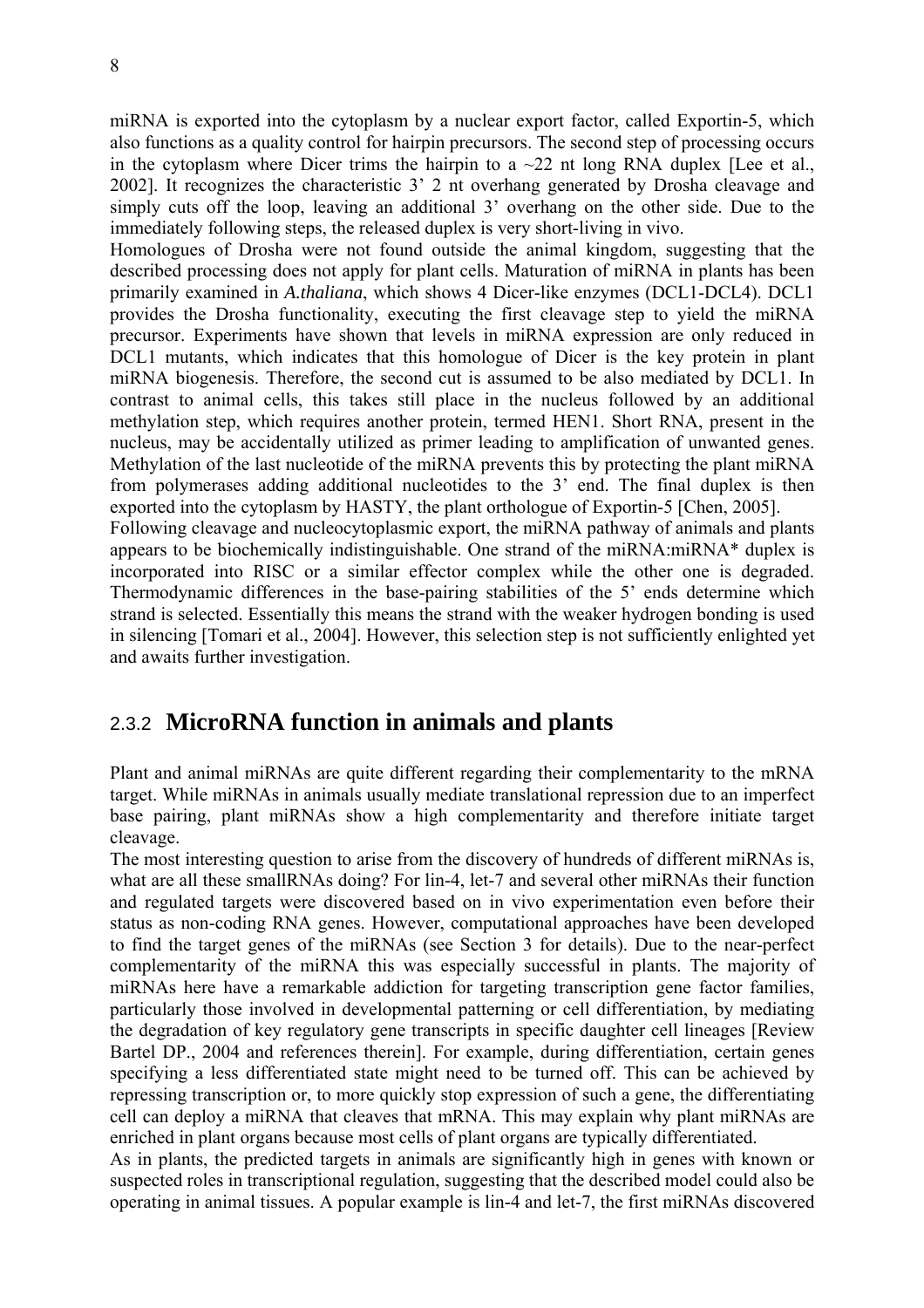in *C.elegans* which act as posttranscriptional repressors of their target genes involved in regulating developmental timing. Nonetheless, this enrichment for transcriptional regulators is much smaller in mammals, and functions of target genes represent a surprisingly broad diversity. Mir-181 in mammals, for instance, is involved in the control of hematopoiesis. Recent researches show the regulatory relevance of miRNAs in stem cell division, cancer and other human diseases [Ambros, 2004].

Like in the latter example, one single target can cooperatively be controlled by several different miRNAs and, the other way round, a single miRNA species may target different mRNAs.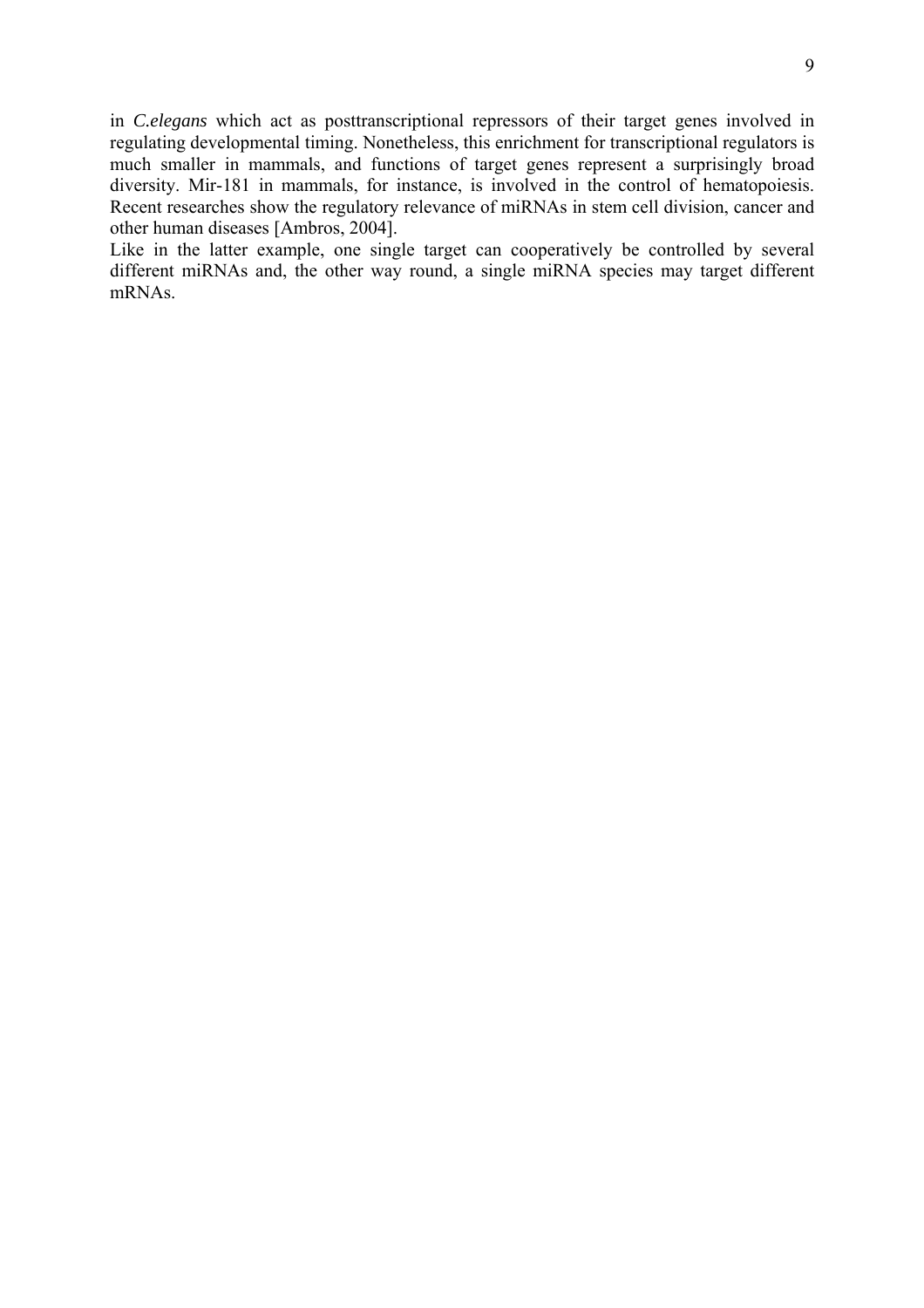## <span id="page-9-0"></span>3 **Understanding complexity - Bioinformatical approaches**

Computational and system biologists will have to deal with the prospect that a substantial fraction of all animal mRNAs could have their precise level of expression defined by miRNA regulation. To the extend, that the miRNAs direct translational repression rather than mRNA cleavage, this regulation will be invisible to one of the most powerful tools of biologists, microarray analysis of mRNA levels. In this field, bioinformatics is becoming downright essential. In this Section I will present bioinformatical approaches developed over the last years, which are deployed to reconstruct the miRNA pathway.

## 3.1 **Three steps to reconstruct the miRNA pathway**

In order to fully understand the miRNA pathway, we have to consider three main steps: First, on the basis of a genomic sequence, miRNA precursor sequences, which are generated from the primary transcript in vivo, can be predicted from secondary structure characteristics. Second, we have to find out the rules defining the following cleavage steps mediated by cellular RNases to yield potential mature miRNAs. Third, with these sequences it will be necessary to find the genomic targets regulated by miRNA mediated silencing mechanisms. If we were able to reconstruct all these three steps completely, it would offer the possibility to find out all about the amount of miRNAs and assign functions to each of them if the targeting gene is annotated. Conversely, it might open a new way for gene annotation by associating the repressing function of known miRNA with a new, yet un-annotated gene or gene cluster.

## 3.2 **Precursor Prediction**

The first step in reproducing the miRNA biogenesis is the prediction of possible precursors in an organism's genome. There are several algorithms and a series of programs developed to answer the question of how many miRNA genes are encoded in animals and plants (Table 2). Through simple sequence homology search using BLASTN, homologues or orthologues of miRNAs, isolated by cloning, have been identified [Pasquinelli et al., 2000].

The most noticeable property of pre-miRNA is its secondary structure: a hairpin, defined as a single stranded RNA folding back on itself. Alternatively to homology search, one can therefore use RNA folding algorithms such as Mfold [Zuker, 2003], RNAfold [Vienna RNA package, Schuster et al., 1994] or RNALfold [Hofacker et al., 2004] to predict hairpin-like structures. The idea behind this is to minimize the energy of the given RNA sequence as it is thought that the one with the lowest free energy is the most stable one. For example the MiRseeker procedure examines the folding of RNA sequences conserved between two *D.melanogaster* species using Mfold [Lai et al., 2003]. This algorithm uses predictions of stem-loop structure formation as key criteria. It also takes into account the nucleotide divergence of miRNA candidates, as the authors detected less selective pressure in the loop sequence of orthologous precursors. MiRscan is another computational approach that has been applied to the genomes of *C.elegans* and humans [Lim et al., 2003]. It is similar to MiRseeker, but uses RNAfold as secondary structure prediction method. Recently, a particular phylogenetic approach has been published by Berezikov et al. [2005], which has been used to identify novel human miRNA precursors. This one, in contrast to former algorithms, is based on the noticeable conservation of precursor sequences and secondary structures among species.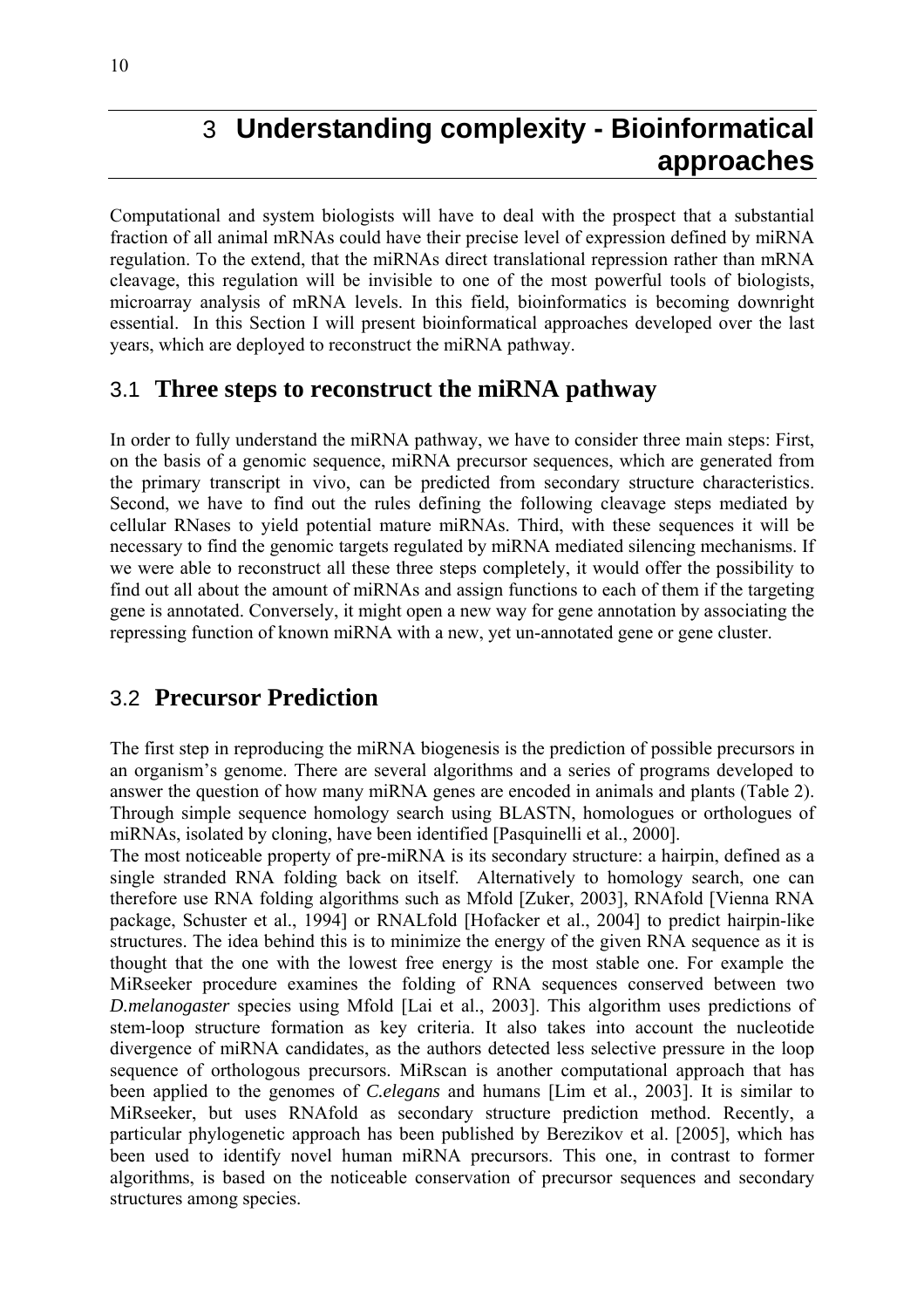<span id="page-10-0"></span>

| Program      | URL                          | <b>Species</b> | References        |
|--------------|------------------------------|----------------|-------------------|
| MiRseeker    | http://genes.mit.edu/mirscan | D.me           | Lai et al., 2003  |
| MiRscan      |                              | $C$ .el/H.sa   | Lim et al., 2003  |
| Phylogenetic | $\overline{\phantom{a}}$     | $H$ sa         | Berezikov et al., |
| shadowing    |                              |                | 2005              |

**Table 2: miRNA precursor prediction programs** 

## 3.3 **Target Prediction**

The major challenge in determining miRNA functions is to identify their regulatory targets. It is much easier to find them in plants due to a high complementarity of the miRNA/mRNA duplex. In a systematic search for the targets of 13 *Arabidopsis* miRNA families in 2002, for instance, 49 unique targets were found simply by looking for transcripts with near-perfect complementarity to the miRNA [Matthew, Rhoades et al. 2002]. Confidence in many of these predictions was backed by the observation that the complementarity is conserved among flowering plants, and the majority of the 49 targets has since been confirmed experimentally. Hundreds of animal miRNAs have also been identified, but only a few of their targets are known. Prediction of mRNA/miRNA duplexes is especially challenging in animals, since the interaction, in contrast to plant cells, usually occurs via incomplete base pairing. The rules that govern such interactions are incompletely defined, but as mentioned before, the nearperfect complementarity at the 5' end of the leading miRNA is observed throughout the animal kingdom and therefore holds as a proper starting point for computational approaches. Especially residues 2-8 of invertebrate miRNAs pair perfectly to 3' UTR of the targeting mRNA and are perfectly conserved in othologous transcripts of other metazoan species. A contiguous helix of at least 7 basepairs is nearly always seen in this region. Based on this characteristic trait, a number of algorithms has been developed to predict animal miRNA targets. The method of Stark et al. for the prediction of *Drosophila* target genes provides a list of candidate targets which has to be combined with additional biological criteria, including functional relationships shared among them [see Review Lewis et al. 2003 and Refs therein] This is not an accurate solution in cases where predicted targets do not show clear functional relatedness. Subsequent approaches additionally used RNA folding algorithms (Mfold [Zuker et al. 2003], RNAfold [Hofacker et al. 2003]) to estimate free energy to each miRNA/target site interaction to make sure the predicted duplex has a relatively high thermodynamic stability. Furthermore, programs like 'TargetScan' [Lewis et al. 2003] and 'findMiRNA' [Sundaresan et al. 2005] in addition require candidates to have multiple binding sites in the target 3' UTR and evolutionary conservation of the target between species. 'RNAhybrid', a target prediction tool developed at Bielefeld University [Rehmsmeier et al. 2004], includes also miRNA specific extreme value distribution parameters. Most experimentally detected targets have been confirmed with these approaches and many new ones have been predicted in *Drosophila* and mammals. However, this step, authentic prediction of miRNA targets, appears to be a difficult mission in the future, particularly in animals.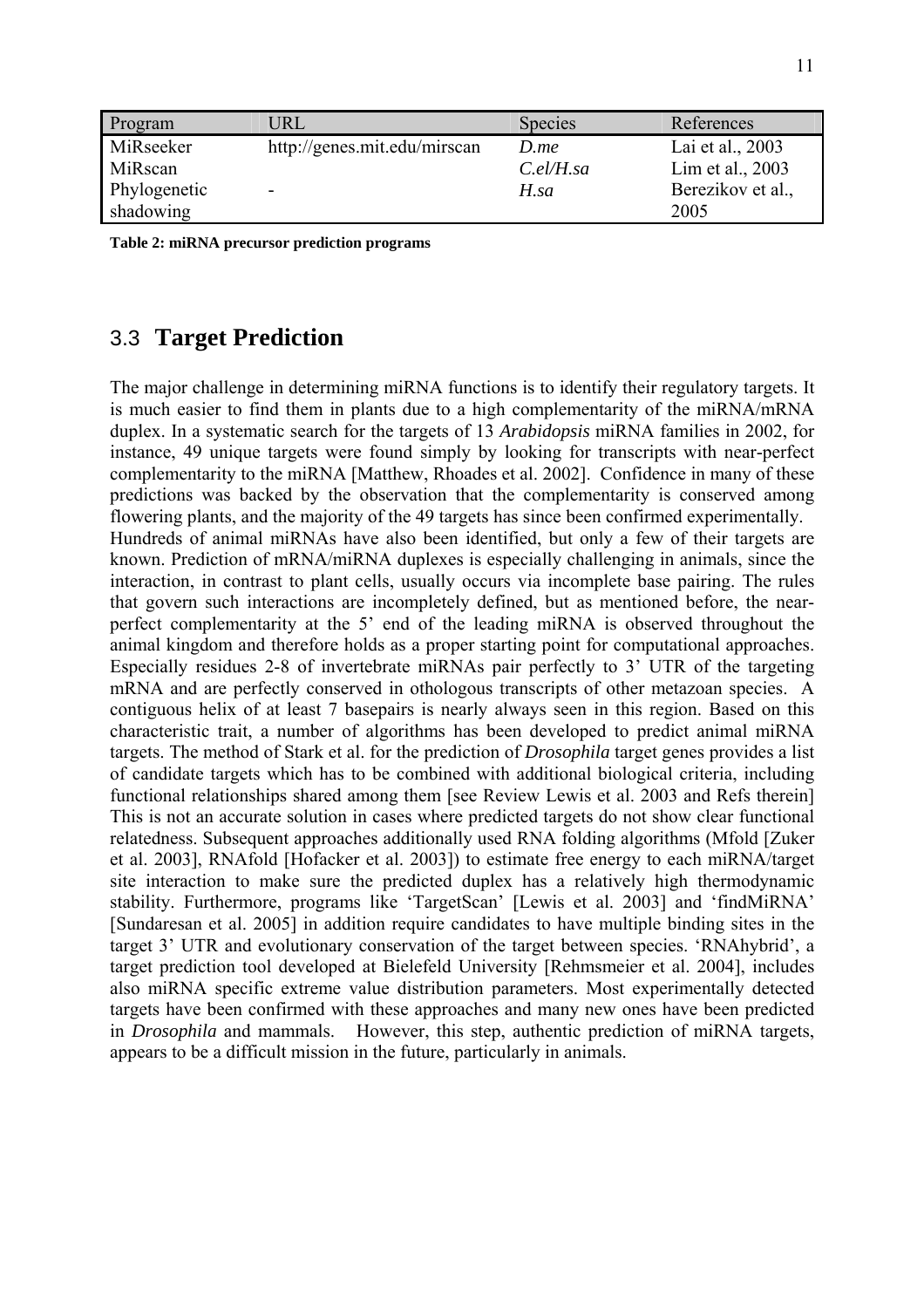<span id="page-11-0"></span>

| Program                | URL                              | <b>Species</b>   | References                                 |
|------------------------|----------------------------------|------------------|--------------------------------------------|
| TargetScan/            | http://genes.mit.edu/targetscan  | Vertebrates      | Lewis et al., 2003<br>Pfeffer et al., 2004 |
| TargetScanS<br>miRanda | http://www.microrna.org          | $D$ .me/ $H$ .sa | Kiriakidou et al., 2004                    |
| miRNA-target           | http://www.russel.embl.de/miRNAs | $D$ <i>me</i>    | Stark et al., 2003                         |
| prediction             |                                  |                  | John et al., 2004                          |
| RNAhybrid              | http://bibiserv.techfak.uni-     | D.me             | Rehmsmeier et al., 2004                    |
|                        | bielefeld.de                     |                  |                                            |

**Table 3: miRNA target prediction programs** 

## 3.4 **The missing link: Prediction of mature miRNA**

The chain of reconstructing the miRNA pathway is still incomplete since target prediction needs a mature miRNA to find regulated transcripts and precursor prediction only provides a  $\sim$ 70 nt long immature pre-miRNA. To link these two procedures, a method to predict  $\sim$ 22 nt mature miRNA from its precursor should be developed. Surprisingly, less efforts have been undertaken to close this intermediate step, maybe because this certainly is a serious enterprise. No program executing this step was published as of April 2005, at the time of beginning my Bachelor Thesis, so I started to develop different ideas to overcome this challenge.

For the sake of completeness I want to mention that another computational approach dealing with the same problem (immediately following a precursor prediction), especially in animals, was published in June by Wang et al. [2005]. The authors developed an algorithm, called miRAlign, to find new miRNAs using both sequence information and structural characteristics of already known miRNAs. Given a  $\sim$ 70 nt candidate precursor sequence, miRAlign scores this possible precursor and predicts its mature form in 5 steps: (1) Secondary structure of both strands of the candidate precursor stem are predicted by RNAfold, all sequences with a MFE< -20 kcal/mol are aligned in a pairwise fashion to all known ~22 nt miRNAs in their training set by CLUSTALW. Only those pairs exceeding a defined minimum threshold are kept for further analysis. For each of those potential homolog pairs, the  $\sim$ 22 nt subsequence on the candidate that aligns to the known miRNA is regarded as the potential mature miRNA. The last predefinition is remarkable because it implies that the position of the mature miRNA in the comparing precursor from the training set has to be already defined. (3) The position of the mature miRNA on the candidate precursor is than predicted by considering 3 conditions: (a) the  $\sim$ 22 nt potential miRNA should not locate on the terminal loop of the hairpin, (b) it should locate on the same stem side of the hairpin as its known homologues and should (c) not differ too much in position relative to them. The resulting position difference between known and candidate mature miRNA is than calculated, all candidates with a difference lower than a defined cut-offs are selected for the next step: (4) RNA secondary structure alignment. RNAforester is deployed to calculate a normalized similarity score, which ranges from 0 to 100 after normalization by the self-alignment score of the known precursor. (5) Finally, a total similarity score is assigned to the candidate sequence as the maximum of the similarity scores of all homologues to the candidate precursor. The higher this total score the more likely is the authenticity of the candidate. While the original intention of this algorithm is the precursor prediction, it includes approaches of mature miRNA prediction as well. However, this algorithm supposes the knowledge of the position of mature miRNA in the related precursors. This can not be assumed for all newly predicted precursors. We will have a closer look on possibly better solutions while trying to develop an approach that deals with the prediction of mature miRNA from given precursors exclusively.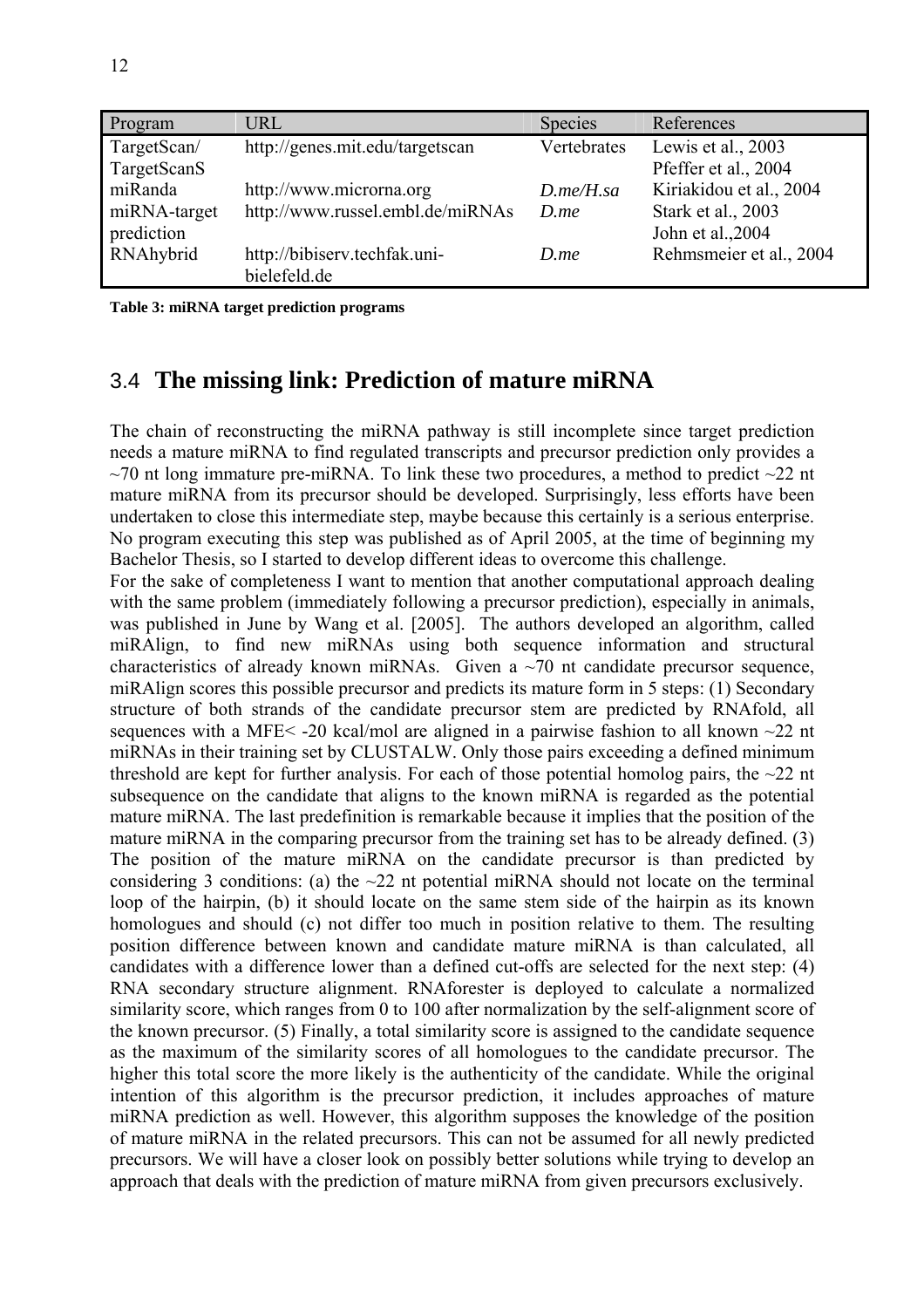## 4 **Trying to bridge the gap – 'In-Silico-Dicer'**

## <span id="page-12-0"></span>4.1 **The Concept: Two general approaches**

The central question of this work is: Can we predict the mature miRNA from a known precursor? I suggested 'Yes, we can', thus, the main challenge is to develop reasonable algorithms to prove this thesis. More formal, I define the task as follows: Given a validated miRNA precursor sequence *pcS*: Where is the relative position of the mature miRNA, *mmP*, relative to *pcS*?

Imprinciple, I took two main ideas into consideration: Intrinsic and Extrinsic prediction of mature miRNA. Extrinsic prediction seizes a method, intentionally published to predict miRNA precursor sequences on the basis of their conservation between species [Berezikov, 2005]. For this approach I needed to obtain external information, more precisely related miRNAs, to compare to. Therefore, this approach is termed 'Extrinsic'. Intrinsic uses only internal information the given precursor sequence provides. The idea was to simulate the cleavage steps mediated by the RNase-III-type enzymes Drosha and Dicer, as mentioned in Section 2. Due to the fact that these enzymes have nothing else than the precursor's sequence and secondary structure to cut properly, I suggested that prediction might be possible with this information only. I liked the vision to reconstruct the processing enzymes recognition and cleavage and therefore named the tool to develop 'In-Silico-Dicer'.

## 4.1.1 **The intrinsic approach and its extension**

The intrinsic approach to predict mature miRNA from its precursor does not require external information. As input it uses only the nucleotide sequence of the precursor. Based on this sequence, a secondary structure prediction method, e.g. RNAfold [Hofacker et al, 2004] or Mfold [Zuker et al., 2003], is executed to yield the folded miRNA precursor, which should form a hairpin structure. Now we assume every substring of the precursor to be a mature miRNA candidate, the length of the subsequence should therefore range between 19-24 nt (for predicting animal miRNAs a length of  $\sim$ 21 nt is suggested). Several characteristics are known about mature miRNAs:

- (1) they do not locate on the terminal loop, but at one arm of the hairpin stem,
- (2) mostly, they do not locate in a region with too many bulges or internal loops and
- (3) they are often observed to start with the nucleotide 'U'.

Although, these conditions are not very precise, it might be possible to define a formula that, on the basis of sequence and secondary structure of every candidate, can be applied to assign each window of the specified length a probability score to be a mature miRNA. The candidate with the highest probability is proposed as mature miRNA.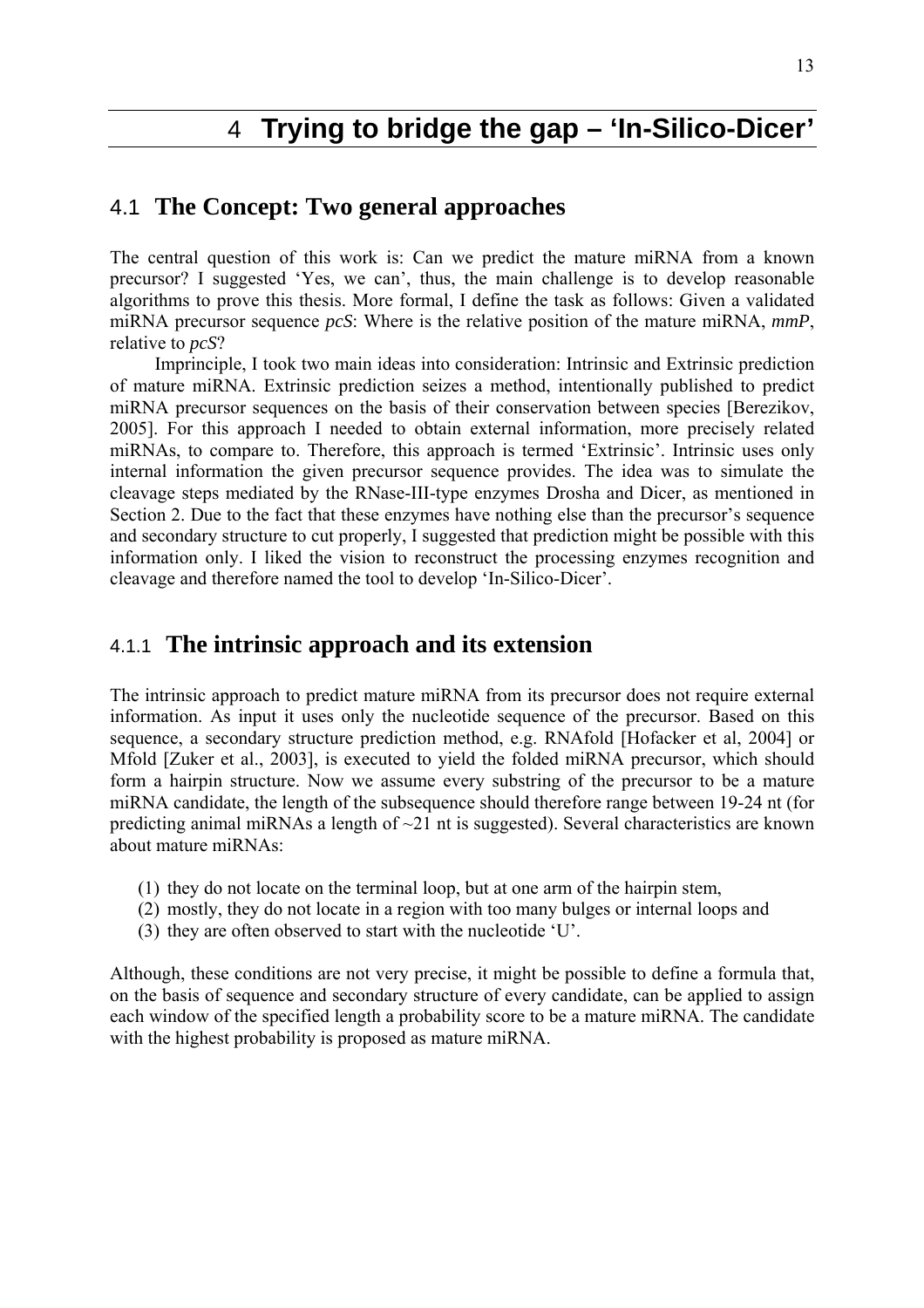

**Figure 1: Procedure of the Intrinsic mature miRNA prediction method. The input precursor sequence (blue) is processed in 2 action steps (orange)** 

The intrinsic prediction works also for several precursors at the same time. When applying this method to some closely related precursors I observed a quite similar position of predicted mature miRNA (data not shown). Due to this observation I thought of a possible improvement of the algorithm that may fine-tune the prediction by aligning the input precursor to closely related miRNA precursors (e.g. from the same miRNA family). This set of closely related comparison precursors can be derived from a database of miRNA precursors, e.g. the miRNABase, by searching similar precursors by sequence. For this task, the Smith-Waterman Algorithm [Smith and Waterman, 1981] for pairwise local alignment is deployed. The algorithm generates a similarity matrix and returns – in this application – the highest value from this matrix, which represents the similarity score. All precursors which, aligned to the input precursor, return a similarity score higher than a user-defined cut-off are considered to be related precursors to the given input sequence (see 'Implementation' for details). Thereafter, a multiple alignment is performed on the set of related precursor sequences and than matched together with the scores calculated for each of the precursor sequences (see 'Implementation' for details on this matching step). As a result, we have a multiple alignment with a score assigned to each single character, which represents the possible mature miRNA sequence surrounding this nucleotide. In the final step, a column-wise average score is calculated and, as in the simple intrinsic approach, the position identified by the highest score is considered as position for the mature miRNA. One has to pay attention to the fact that this predicted position is relative to the alignment, not to the precursor sequences itself. As a consequence all gaps of the analyzed precursor have to be removed to yield the absolute miRNA position.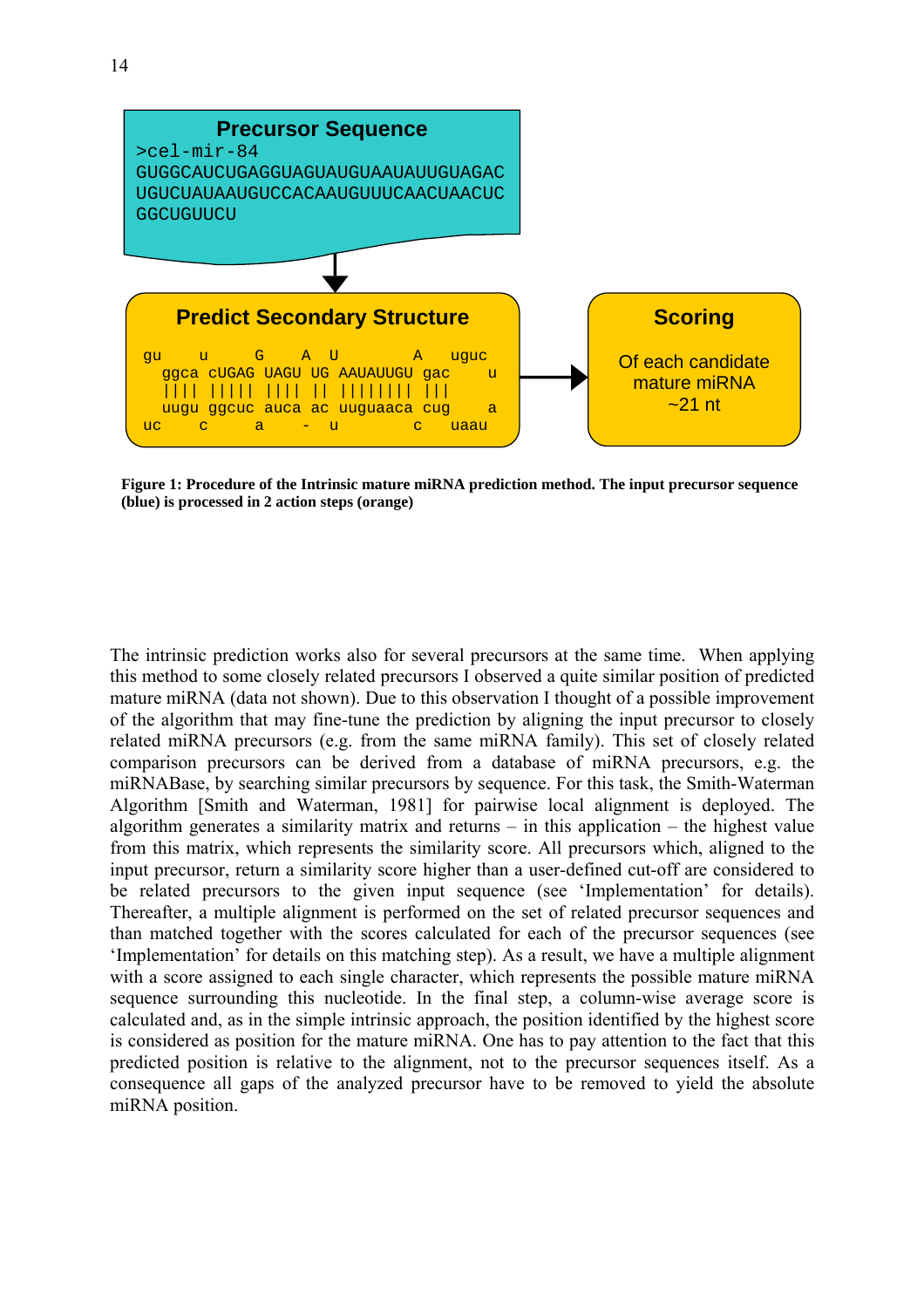<span id="page-14-0"></span>

**Figure 2: Extended Intrinsic Prediction of mature miRNA. Grey areas are similar to the simple intrinsic prediction, except, that they are multiple executed. The input may be one or more precursor sequences. (blue) With this input related precursor sequences are searched within a miRNA-DB (red). The returned set of sequences is multiple aligned (orange) and thereafter matched together with the scores of each precursor.** 

## 4.1.2 **Extrinsic Approach**

The general idea behind this approach is the assumption that miRNAs appear to have important, maybe even essential, regulatory roles throughout all explored organisms. Therefore, miRNA genes should be conserved among genomes, especially among closely related species. Berezikov et al. [2005] already applied this idea to the prediction of precursor sequences, many of which were confirmed experimentally later on. Precursor sequences, however, may vary in their nucleotide sequence as long as they are able to form a stable hairpin secondary structure. In contrast, the sequences of the mature miRNA as the actual regulatory core sequences of the pre-miRNA must not differ too much in its primary sequence to ensure complementarity to the target gene. For this reason, one can assume a noticeably higher conservation of the mature sequence among species relatively to its known precursor. So, for this prediction approach, a set of related precursor sequences is unconditionally needed because all following actions are based on this set. It is searched within the miRNABase as described in Section 4.1.1. Just as well, a multiple alignment is created on the derived most similar sequences. Now, based on this alignment, a conservation value is calculated column-wise (see 'Implementation' for details) and thereafter these conservation values are summed up for all subsequences of length 21 (nt). The higher the conservation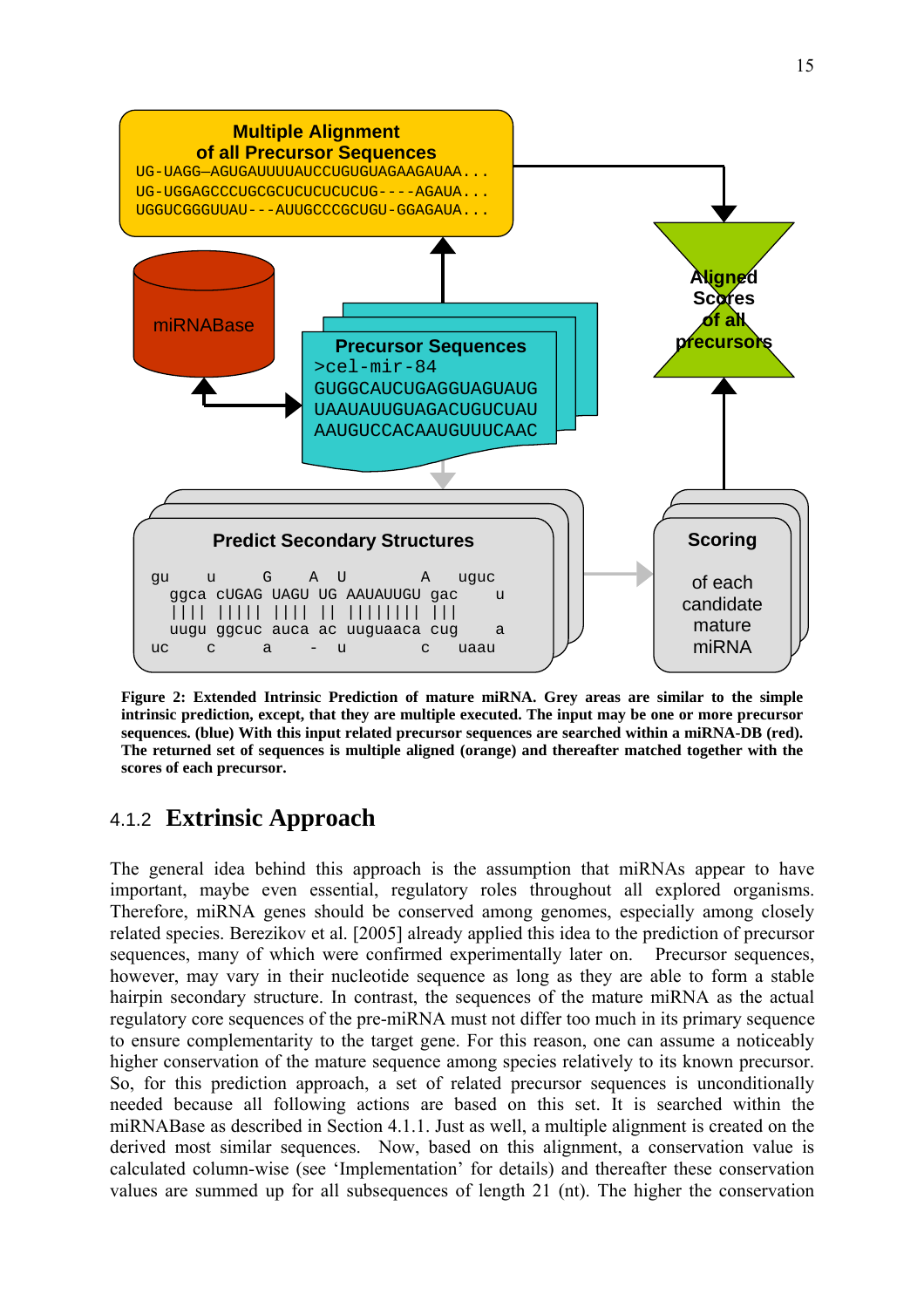<span id="page-15-0"></span>sum, the higher the probability for the mature miRNA to locate in this window. Again, this position has to be seen in relation to the alignment.



## 4.2 **Design and Implementation**

The Tool 'In-Silico-Dicer' has been developed to predict mature miRNA from a given miRNA precursor. For every input pre-miRNA it makes a suggestion for the most probable position of the mature sequence within this precursor. Additionally, it provides the professional user with several graphical representations of the output, which may be helpful to evaluate the predicted position in a biological context.

'In-Silico-Dicer' has been implemented in the JAVA programming language (JDK 1.5.0.), and consists of several packages containing too many classes to describe them all in detail. For this reason, I refrain from giving a complete UML description and will primarily describe the most important classes and interactions among them in the following Section.

## 4.2.1 **Overview**

A graphical overview of the structure and design of 'In-Silico-Dicer' is shown in Figure 4. The following description will refer to this illustration.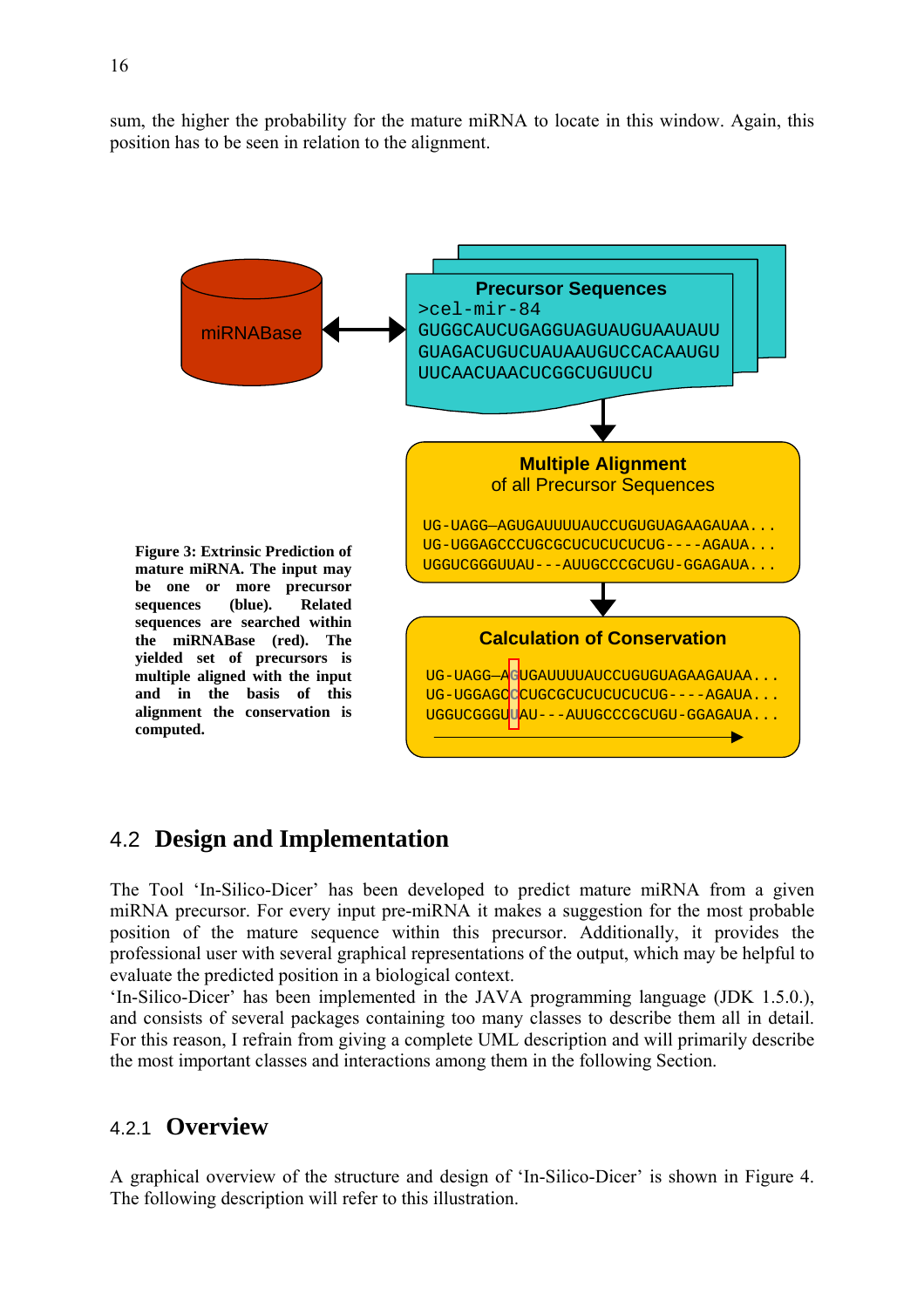

**Figure 4: Overview over the program structure of 'In-Silico-Dicer'. See Section 4.2. for details.**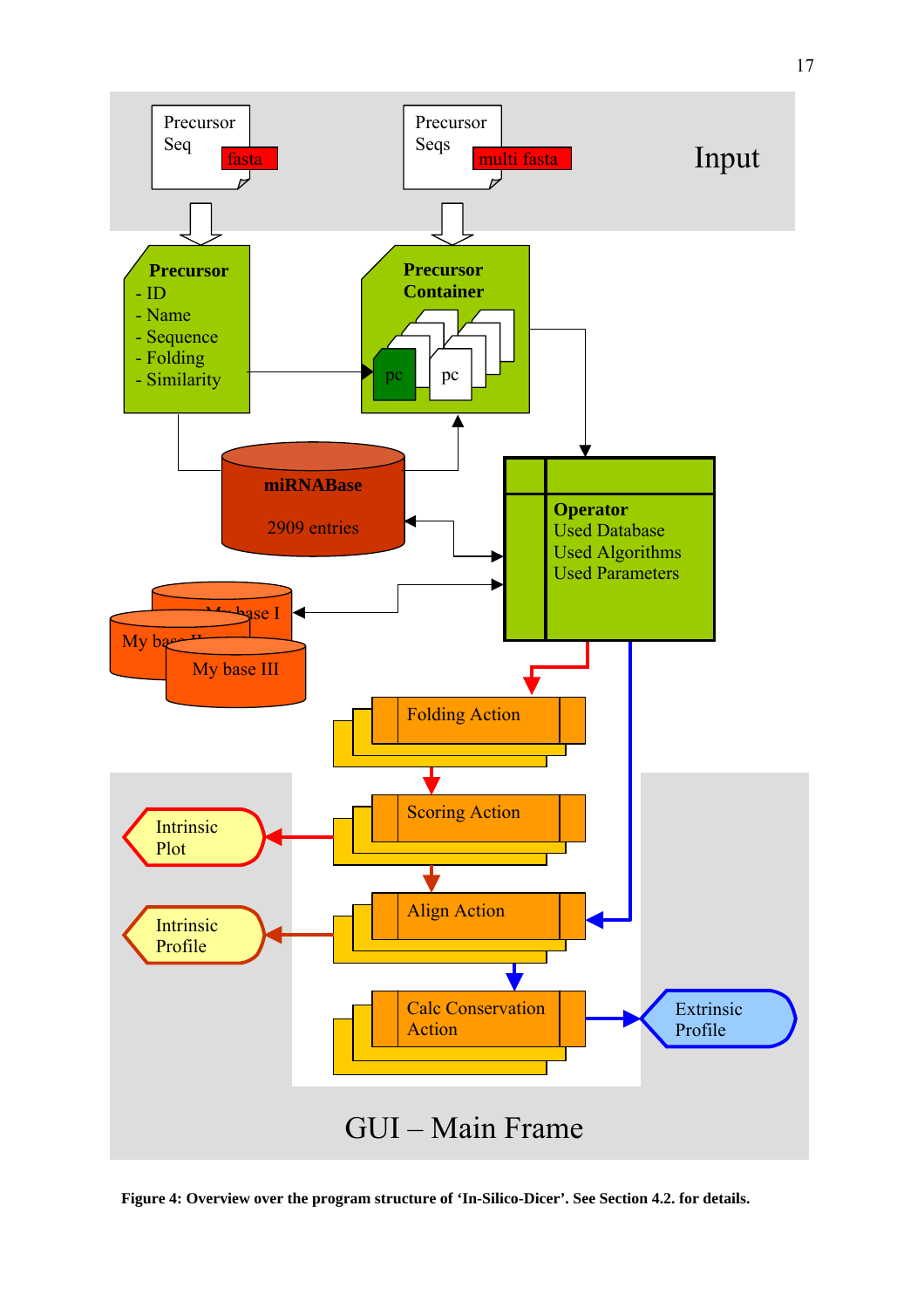## **Input**

As the main goal is to predict the mature miRNA from its precursor, valid inputs to the program are a FASTA file (see Appendix) of the given precursor as well as multi-FASTA files to process more than one precursor. One can run predictions on every input precursor or just use the set for quick comparison with the focused precursor sequence.

## **The Central Objects**

All classes which hold the main information, needed to process the input precursor, are collected in the Operating package (objects shaded in green). First I will just concentrate on the Classes Precursor and PrecursorContainer. From the input precursor file a Precursor-Object is created which holds the following properties:

- Name the whole description part of the FASTA file
- ID refers to the first part of this description which is an unique key defined in the miRNAregistry annotation system [Griffith-Jones, 2004]
- Sequence rest of the FASTA file
- Folding represents the secondary structure of the precursor, initially set to null, not assigned until the precursor traverses further processing
- Similarity refers to a pairwise alignment with another precursor, initially set to the maximum value (derived from score setting of the used alignment algorithm) because aligned to itself the precursor should have full similarity

If the input consists of more than one precursor sequence, a collection of Precursor objects is created, the PrecursorContainer. The PrecursorContainer object is an extension of the Vector Class that holds only Precursor objects. This class implements some useful methods to search for a specific Precursor object by:

• ID of the Precursor

```
public Precursor 
getPrecursorByID(String theID);
```
Fast search method due to the use of Hashtable.

• Name of the Precursor

```
public PrecursorContainer 
getPrecursorByName(String theName);
```
If it is already known to which family the precursor belongs, it may be useful to search related family members by name

• Sequence of the Precursor

public PrecursorContainer getPrecursorBySequence(String theSequence);

This search method is mainly used to find related Precursors by similar sequences. It implements the Smith-Waterman Algorithm [Smith and Waterman, 1981] and returns all precursors with a similarity to the input higher than a defined cut-off value. The returned Precursors are subsequently sorted by similarity.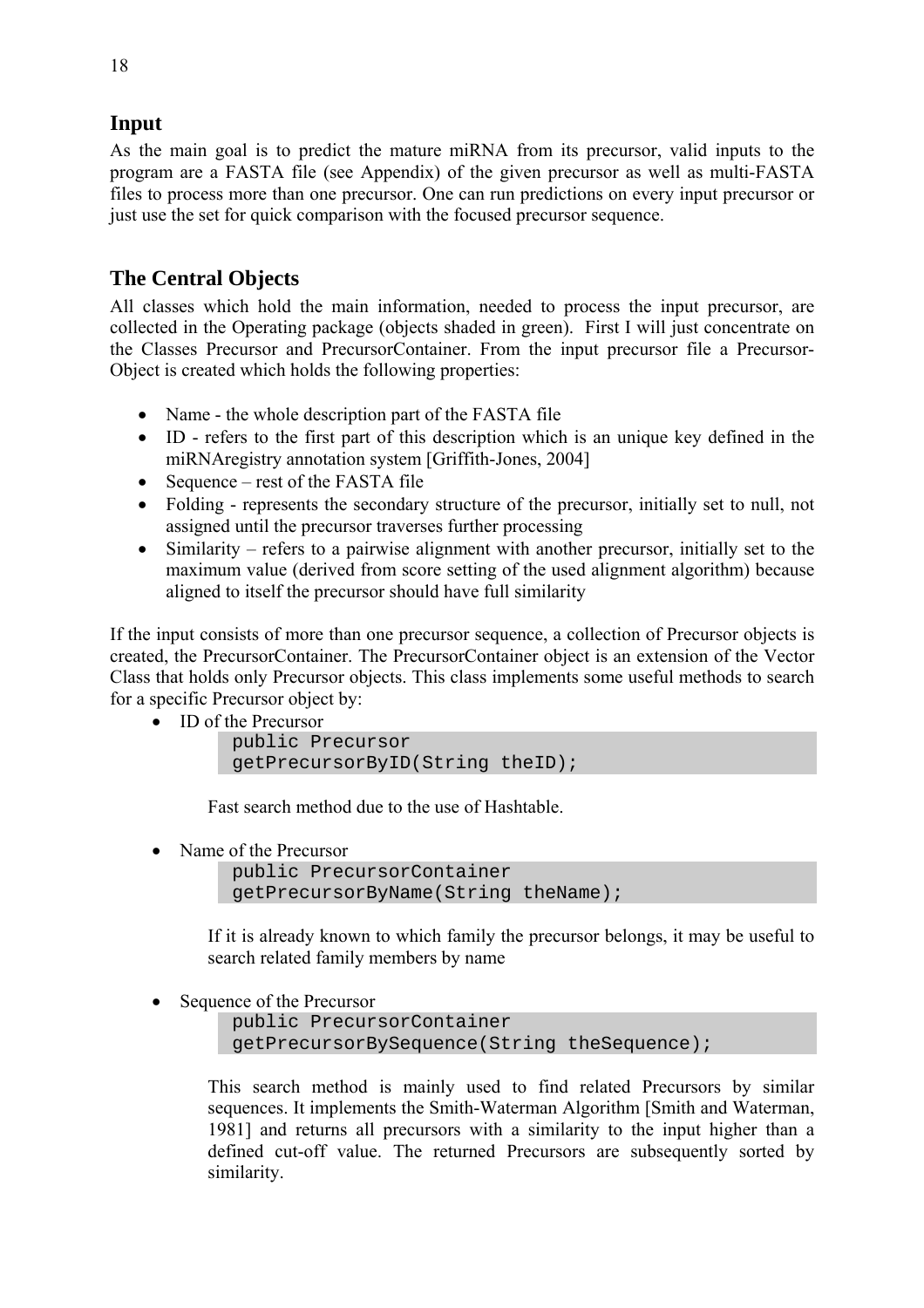#### **The miRNAregistry – the central database**

The miRNAregistry is actually a permanently stored object of the type PrecursorContainer. It has been initially created from the multi-FASTA file of all precursors listed in the miRNAregistry. From version 7.0 of the database, 2909 precursors were available [Griffith-Jones, 2004]. Once read into a PrecursorContainer object, one can apply the search methods mentioned before to yield comparable precursor sequences from the miRNAregistry. Additionally, the program offers the possibility to create own databases from multi-Fasta files similar to the 'hairpin.fa' from the miRNAregistry, e.g. one might create a database which contains only plant precursors because comparisons between plant and animal precursors are not reasonable to predict new mature miRNA due to the fact that maturation differs between the kingdoms. During the use of the application, the user can switch between databases. These self-defined databases persist, so they can be used during another program run again.

#### **The Action Steps**

The core of the program to predict the mature miRNA position is realized by a chain of actions (actions shaded in orange) on the Precursor or the PrecursorContainer-Object. The Action-Chains of the general prediction approaches, explained in Section 4.1., overlap at some point, so there is no need to implement a similar step twice. This concept makes the program more flexible, if one develops another general approach, the order might be simply rearranged or an action can be added to the chain. Action-Chains for the proposed approaches are as follows:

- Intrinsic Prediction (simple)  $\lceil$  **Folding**  $\rceil \rightarrow \lceil$  **Scoring**  $\rceil$
- Intrinsic Prediction (extended)  $\lceil \text{Following } \rceil \rightarrow \lceil \text{Scoring } \rceil$   $\lceil \text{Multiple Alignment } \rceil$
- Extrinsic Prediction  $[Multiplet \text{Alignment}] \rightarrow [Calculation \text{of} \text{Conservation}]$

In the end of each action chain for every Precursor/PrecursorContainer several score/conservation values are returned. These can be output to the user as raw data or in the form of a plot (see 'Graphical User Interface').

To achieve a maximum of flexibility of the program, the algorithms, which are applied in each action step, should be changeable. While there are already several existing standard algorithms for secondary structure prediction (Folding) and multiple alignment of sequences, there are rules neither for calculating the conservation between sequences nor for scoring precursor sub-sequences regarding their probability to be the mature miRNA. For this reason, all action steps in the action package have been implemented through an interface which defines parameters and returns values for each of the actions. For every action step interface, I have implemented exactly one concrete class (see 'Used Algorithms' for details). This concept makes it easy for future developers. They only have to include alternative algorithms in order to improve the mature miRNA prediction; they only have to develop a class which implements the respective Interface. All available algorithms choices are displayed automatically and the user may choose which one to apply for his purpose.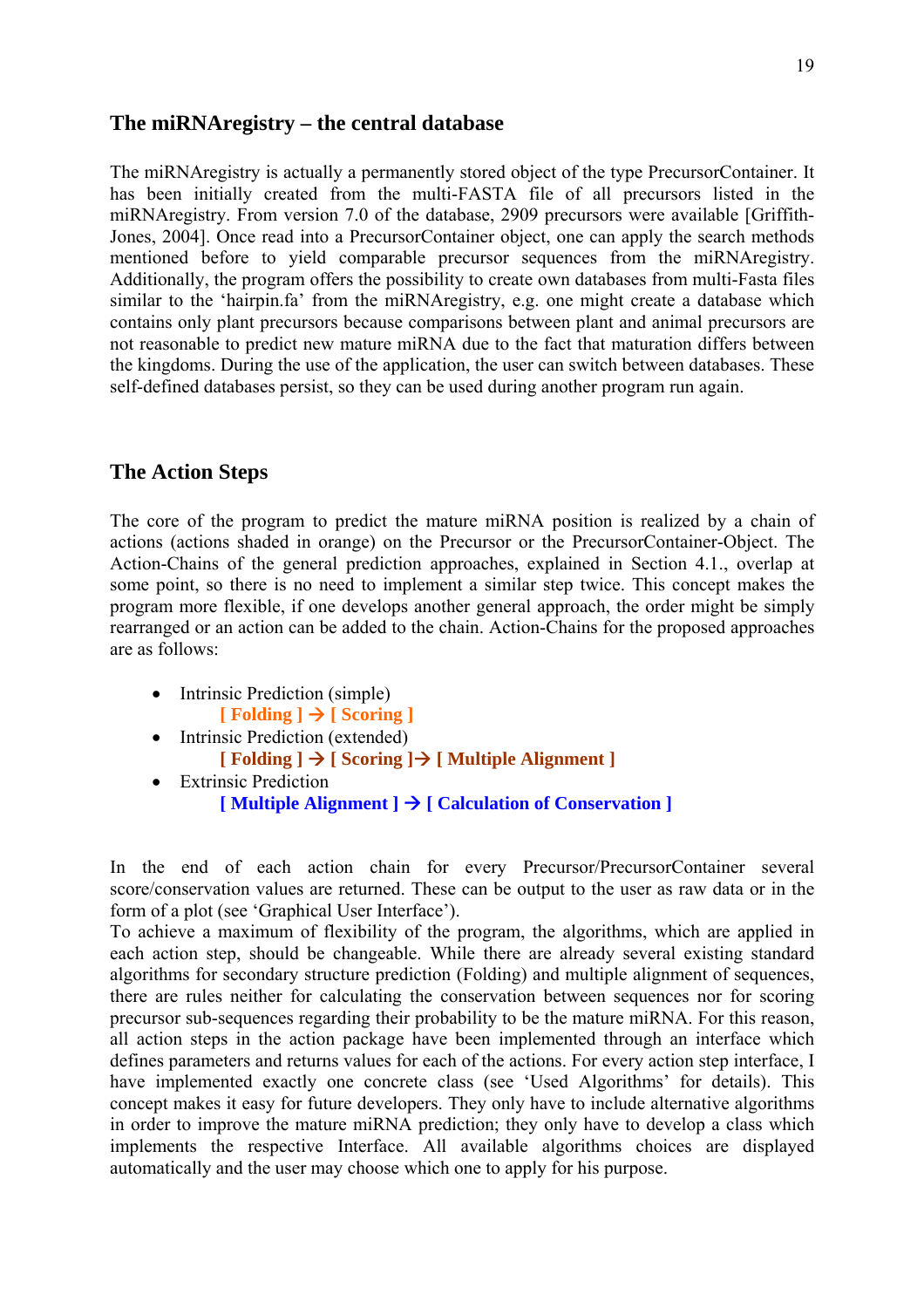## <span id="page-19-0"></span>**The Operator Concept**

In order to maintain the control over all this flexibility, a central object that holds all settings is necessary. The application therefore deploys the Operator, which is also part of the Operating package (shaded in green). The Operator holds all variables and provides Getter and Setter Methods to change and retrieve them from other classes. Most important variables and initial values are listed in Table 4.

| Variable                  | Description                                             | <b>Initial Value</b> |
|---------------------------|---------------------------------------------------------|----------------------|
| <b>Precursor Database</b> | current precursor DB to search in for miRNAregistry     |                      |
|                           | comparable precursors                                   |                      |
| FoldingAction             | the current algorithm to predict secondary RNAstructure |                      |
|                           | structure                                               |                      |
| ScoreAction               | the current algorithm set to score the                  | Score                |
|                           | precursor                                               | Gaasterland          |
| MultipleAlignAction       | the current multiple alignment method                   | ClustalW             |
|                           |                                                         |                      |
| CalcConservationAction    | the current algorithm to calculate the                  | CalcCons             |
|                           | conservation between several precursors                 | Entropy              |
| mmRNA length              | length of the mature miRNA to predict                   | 21                   |
| MATCHscore,               | score settings for the Smith-Waterman                   | $\overline{2}$       |
| <b>INDELscore,</b>        | algorithm to search for similar precursors              | $-1$                 |
| MISMATCHscore             | by sequence                                             | -2                   |

**Table 4: Some Variables and its initial values holded by the Operator** 

Additionally, the Operator provides the methods to actually predict the position of mature miRNA within its given precursor. These methods need the scores derived from the action steps as parameters:

```
public int predictMatureMiRNAin(Vector dataVec);
```
public int predictMatureMiRNAex(Vector dataVec);

These methods however, return the position of the mature miRNA relative to alignment. To get the absolute position of the mature miRNA, one further step is required:

```
public int[] findStartInSinglePC
```
(int startINalign, Vector align);

The Operator is also in charge of creating new databases from FASTA files and reading the selected ones to provide their content to classes working on the current database. In this application, only one project, which means one miRNA prediction, at a time is possible. To ensure that there is always only one definite value selected for every setting, the Operator is implemented as a Singleton.

## 4.2.2 **Used Action Algorithms**

All Actions in the Action Package operating on a Precursor or PrecursorContainer are defined through interfaces which await concrete implementation. I implemented one single class for every interface, which at the moment leaves no choice of algorithms to the user. It will be challenging to develop alternative classes and methods for every each interface within a biological context to improve the prediction of mature miRNA.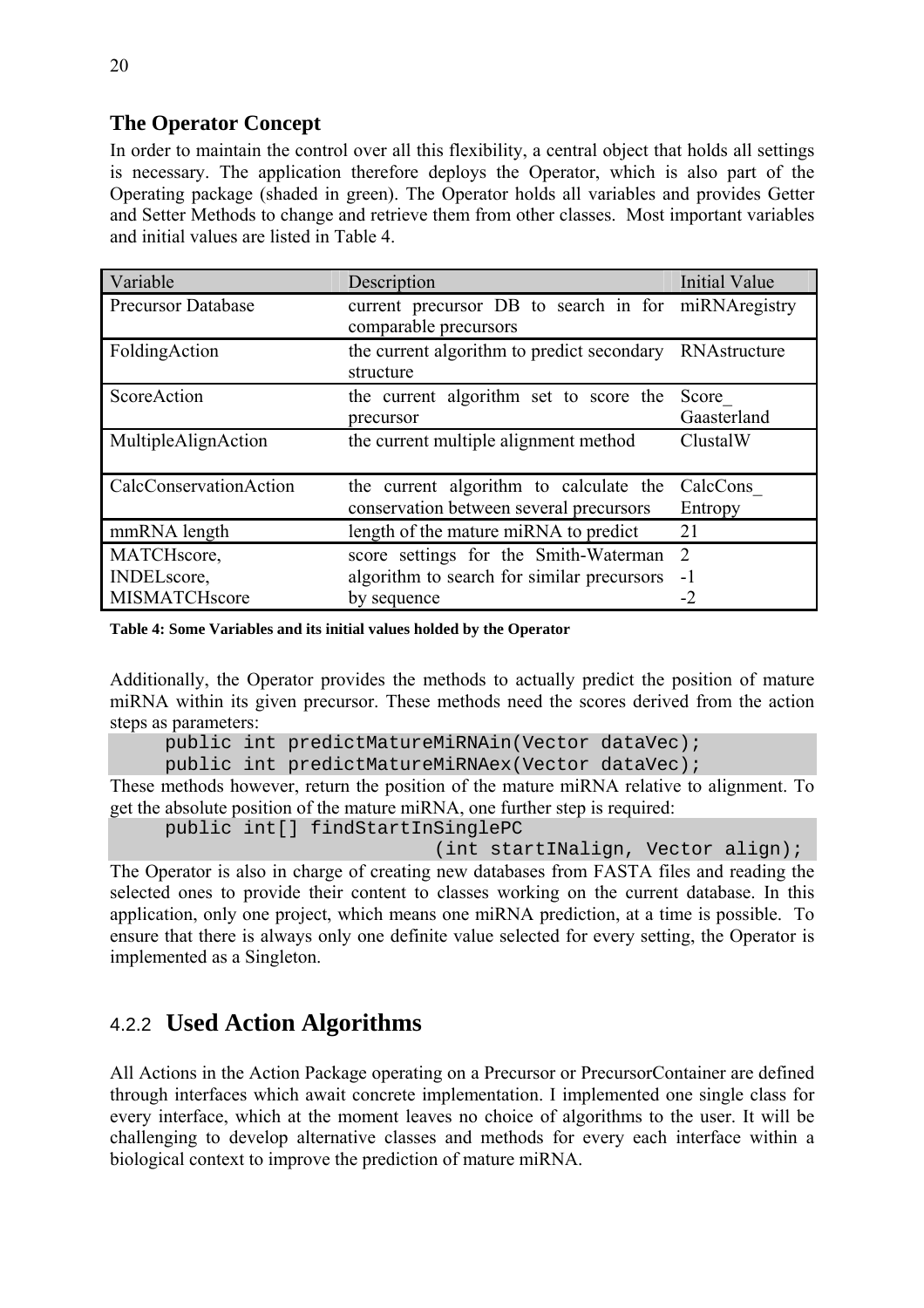#### **IFolding Action**

For secondary structure prediction of a sequence, I deployed RNAstructure, which is a Windows implementation of the Zuker Algorithm [Zuker et al., 2004] based on free energy minimization. 'In-Silico-Dicer' calls the program by creating a new process.

```
Process p = Runtime.getRuntime().exec(RNAfold);
```
This algorithm returns a String representing the secondary structure of the sequence. The String is given in 'Vienna' notation, where brackets represent paired nucleotides and dots represent unpaired ones e.g.,

Sequence: CUACUCUGUCAUGUAUAACUAAAUUUGAUUGACACUUCUGUGAGUA Folding: .((((((((((..................))))).......)))))

#### **IScoring Action**

To score a precursor in the context of this application means to assign a score to every potential mature miRNA sequence within the precursor sequence which represents the probability of this sequence to be the mature miRNA. Basically, a potential mature sequence can be every valid subsequence of the precursor. It can be excluded that the miRNA locates on the stem-loop, but for the following algorithm all possibilities are considered. The IScoringAction Interface is designed to reproduce recognition and cleavage on the precursor mediated by RNase-III-type enzymes (see Section 2); therefore it is only provided with the same input as these enzymes are: (1) nucleotide sequence of the precursor and (2)its secondary structure. So, to yield a useful result, the Interface requires (a PrecursorContainer holding) Precursors with an assigned Folding property, derived through a previous run of IFoldingAction. So far, no validated reliable method to score precursors has been published perhaps due to insufficient biological knowledge about the complex processing of miRNA. However, for *Arabidopsis thaliana*, an algorithm to predict precursor miRNAs and their mature sequences at once has recently been developed by a New Yorker research group [Wang et al., 2004]. Their prediction covered 63% of known *Arabidopsis* miRNAs and identified 83 new ones, which have either been validated through northern blotting, massively parallel signature sequencing (MPSS) or microarray analysis. Additionally, for the recently predicted miRNAs, putative targets, which were functionally conserved between *A.thaliana* and *O.sativa*, have been identified. Because miRNA biogenesis is a stepwise process in Arabidopsis as well as in animals [Chen, 2005], the scoring method may be applicable also to animals. Wang et al. considered both sequence and secondary structure to develop a formula, which is applied to every potential mature sequence (figure 5).

```
miRNA<sub>score</sub> =
   (number of mismatches) 
 (2*number of nucleotides in terminal mismatches)
 (number of nucleotides in internal bulges/number of internal bulges)
+ (1) if the miRNA sequence does not start with U
```
One has to be attentive because in this formula the score is calculated using penalties for properties which are suggested not to apply to mature miRNA sequences.

| Figure 5: The Scoring formula                       | uuu           |                     | C | ucaa |
|-----------------------------------------------------|---------------|---------------------|---|------|
| is applied to every subsequence<br>of the precursor | augacugauuuc  | uqququu aqaq        |   | u    |
|                                                     | 1111111111111 |                     |   | a    |
|                                                     | uaUUGGCUAAAG  | <b>ACCACGA Ucuu</b> |   | u    |
|                                                     | <b>TICTI</b>  |                     |   | uuaa |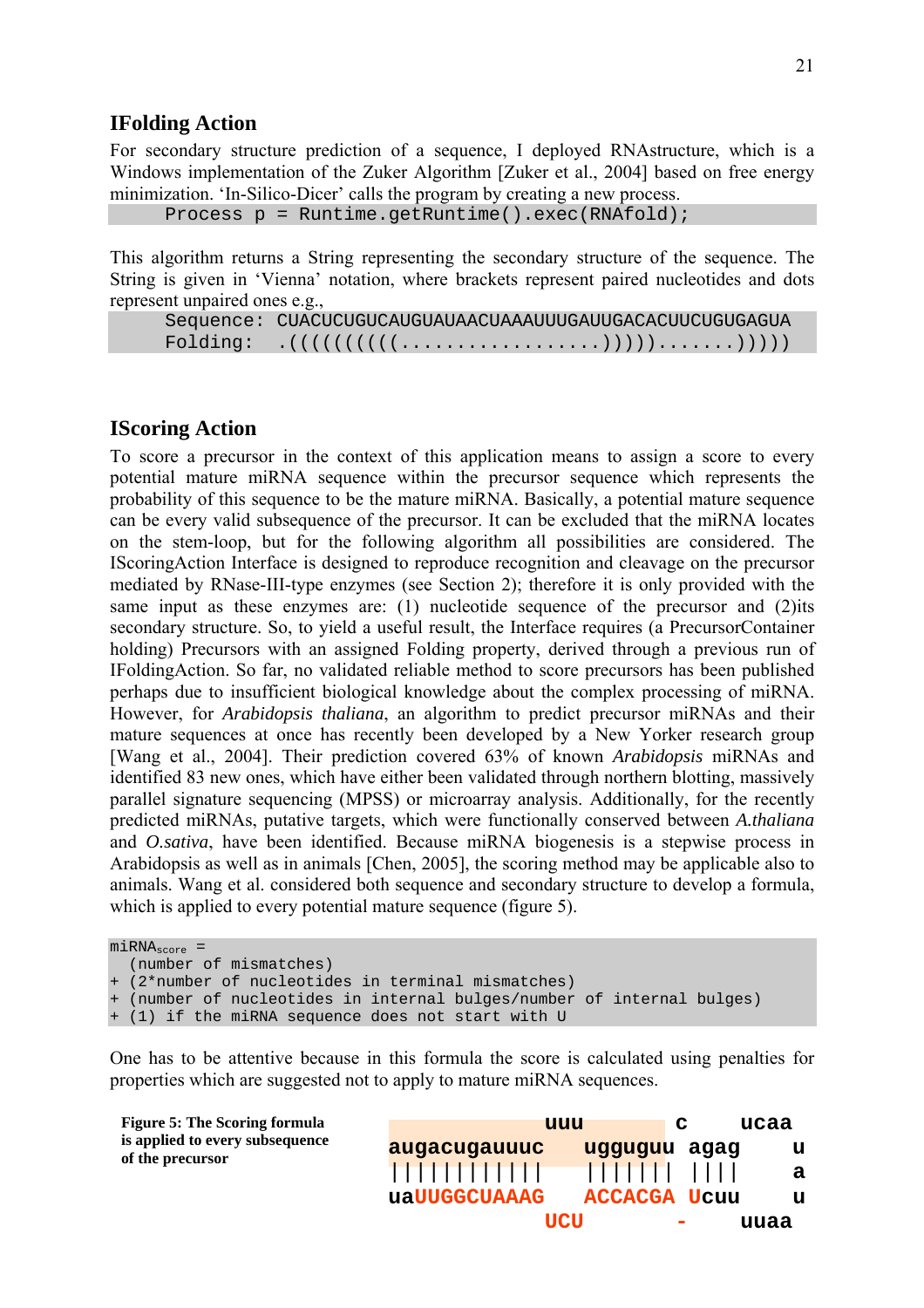Above all, this Action step may be subject to further development because more details of how the processing enzymes recognize and cleave the miRNA precursor await closer investigation. In collaboration with biologists an optimal scoring, that nearly perfectly reconstructs the selection of mature miRNA sequences mediated by cleavage enzymes, might be found.

## **IMultipleAlign Action**

For aligning multiple precursor sequences I used CLUSTALW [Chenna et al., 2003], a downloadable tool provided by the EBI (European Bioinformatics Institute). Basically CLUSTALW follows these 3 main steps:

- 1. Determine all pairwise alignments between sequences and the degree of similarity between them.
	- 1.1. Using the pairwise alignment, compute a distance between the sequences. Commonly this distance is calculated by looking at the non-gapped positions and counting the number of mismatches between the two sequences. Then divide this value by the number of non-gapped pairs.
	- 1.2. Transfer the distance values into a matrix representing all possible pairs of sequences.
- 2. Construct a similarity tree based on the matrix from 1.2 and Neighbour-Joining.
- 3. Combine the alignments from 1 in the order specified in 2 using the rule "once a gap always a gap"

'In-Silico-Dicer' calls the program by creating a new process:

```
Process p = Runtime.getRuntime().exec(clustalw 
            IOfiles/SimilarPrecursors.txt 
            /output=fasta 
            /outorder=input);
```
As specified in the settings, clustalW takes a multi-FASTA file of the precursors to be aligned as input and outputs a multi-FASTA file of the alignment (See 'Appendix' for details on output format). To ensure correct processing of further Action Steps, the aligned precursors in the multi-FASTA file should be ordered the same way they are input.

#### **ICalcConservation Action**

For calculating the conservation between aligned precursor sequences I developed an algorithm using free entropy H defined by the following formula:

$$
H=-\sum_{c=1}^{|\Lambda|} p_c \log_2 p_c
$$

where  $\Lambda = \{A, C, G, U\}$ , the Alphabet of nucleotides and c one character from this alphabet. This formula is applied to every column of the alignment obtaining a rate of 'disarrangement', which is indirectly proportional to the conservation. The maximal 'disarrangement' is achieved when the number of nucleotides is uniformly distributed, e.g. when the alignment column consist of exactly one A, C, G and U each. Due to the known size of the alphabet, one can easily get the maximum value for the entropy of one column by applying 4 to the formula.

$$
H_{\text{max}} = -\left[4 \times \left(\frac{x}{4}\right) \log_2 \frac{x}{4}\right] = 2
$$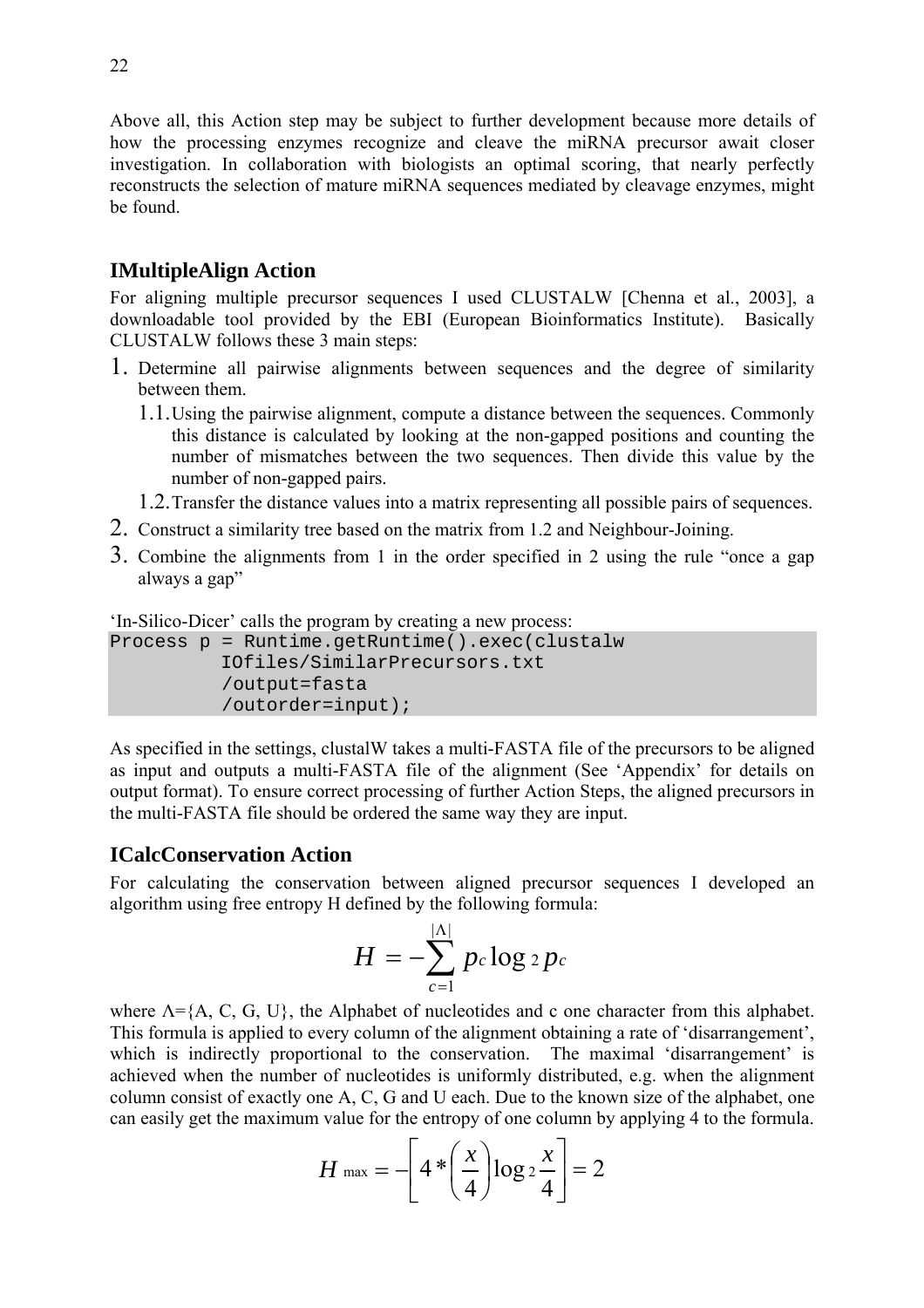<span id="page-22-0"></span>Consequently, the Conservation C of an alignment column is calculated by subtracting the entropy from the maximal entropy=

$$
C=H_{\text{max}}-H=2.0-H
$$

Gaps do not contribute to a good conservation in a biological context. However, the given formula will return minimal entropy and a conservation of two given an alignment column consisting only of gaps but one single character. To overcome this problem a gap count is introduced. Besides the number of nucleotides per column, the gaps are counted and afterwards this value is divided by four and assigned to every each nucleotide count. So, in the case where the alignment column consists of hardly any nucleotide, every nucleotide count will be assigned ¼ of the total gap count which leads to a nearly uniform distribution, a high entropy and consequently a very low conservation.

## 4.2.3 **Graphical User Interface**

The Graphical User Interface of 'In-Silico-Dicer' has been designed to provide the user with full functionality and easy navigation through all settings, program steps and output.

In Figure 6 an overview of the programs interface is shown. I will explain functions of all parts of the interface by an exemplary virtual run through the application. While working with 'In-Silico-Dicer' the user might want to use different databases to work on: The repertoire of databases is displayed in a drop down menu located on the toolbar on top of the frame. The number of precursors stored in the current database is shown alongside this drop down menu so that the user can always estimate which data he is working on and how long a search for similar precursors within the database may take. It is possible to add new self-defined databases during the application run by reading in a multi-FASTA file. The user can retrieve this option over the menu item 'File  $\rightarrow$  create new database...'. The new database is automatically added to the drop down menu as the currently selected database. The input, which may be one or more precursors, is realized by an editable text area in the upper left of the frame. The user has two options to input his data: (1) pasting the precursor in FASTA format or (2) directly read in a FASTA/multi-FASTA file to be displayed in the input area. One can reprocess the input manually after loading a file. By clicking the 'Adopt Input'- Button, all precursors are adopted into the tree on the right side. In this transferring step, all input sequences are folded. By double clicking on a precursor in the tree, which is represented by its unique ID, all features of the precursor, Description, Sequence, Folding and Similarity, are displayed. As mentioned before, the similarity of the input precursor is initially set to the maximum because the precursor equals itself. Precursors that are similar in sequence and therefore are considered to be related to the input, can be found by browsing the selected database. By means of a continuous cut-off value, the user is able to regulate the distance of relation and accordingly the number of precursors returned as similar precursors. These precursors are listed serially numbered in the lower left text area (which is non-editable), sorted by their similarity to the input. Also these search results can now be adopted into the tree, where they are displayed in a similarity order. With the tree the user keeps an overview over his data, he may look for details on specific precursors, add new ones and afterwards select only the favoured precursors to work with further on. By clicking 'Action', an additional panel is displayed which shows all plotting options. On this panel, the desired Action Classes which will be used for the prediction process may be selected through drop down menus. Below these selection boxes, one can find the actual action buttons. Each button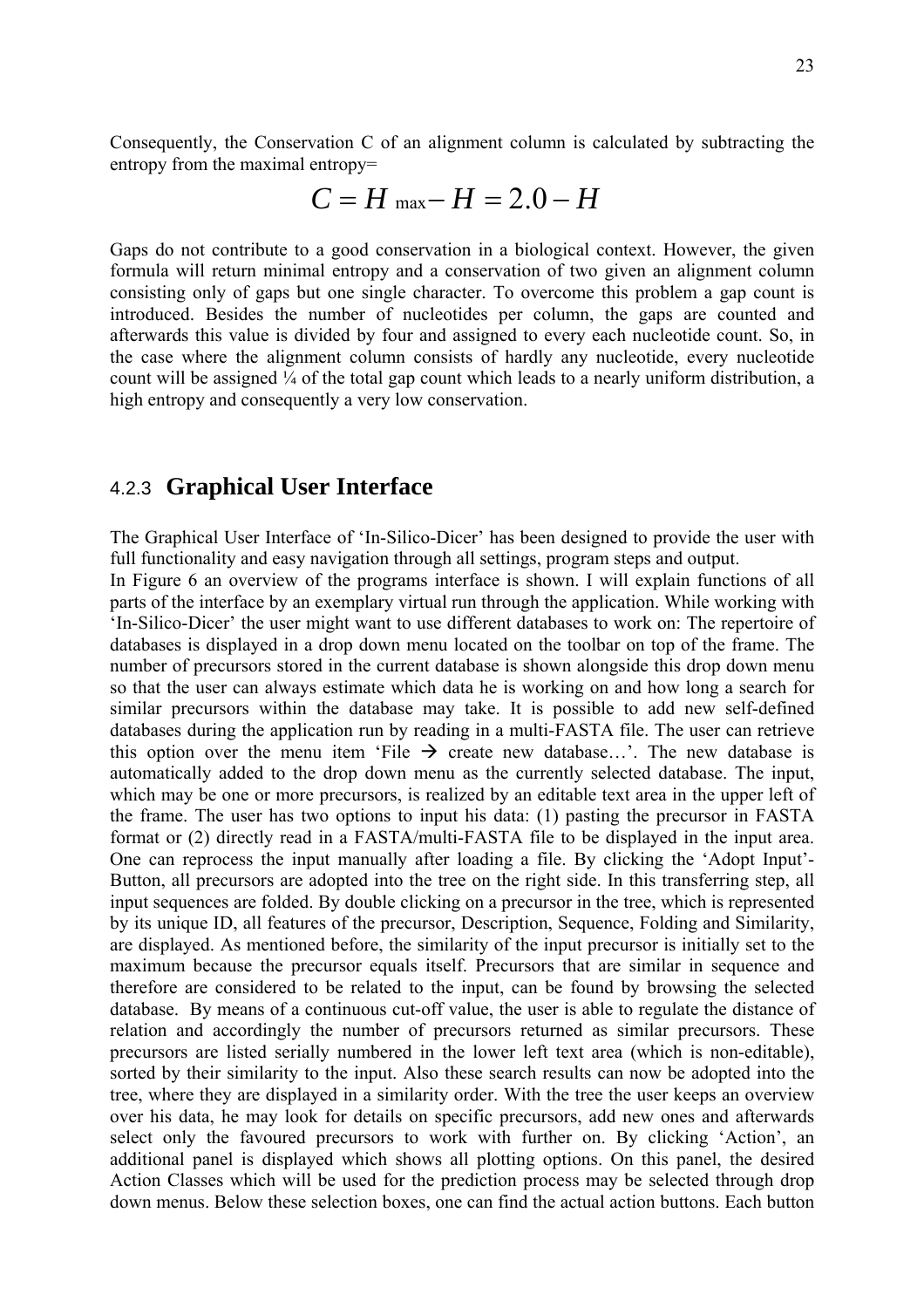will call another prediction approach as described in Section 4.1. The particular action steps are executed on the tree-selected precursors only. The computed data is then graphically displayed to the user through plotting. Extrinsic and intrinsic prediction approaches provide diverse kinds of plots: While conservation (extrinsic) is illustrated by a bar plot, scores (intrinsic) are plotted in lines. Examples for intrinsic and extrinsic plotting are shown in Figures 6-8. The plots are arranged within the frame with the help of a tabbed pane. For every action executed on the selected data, a new tab is created in which the plot is displayed. Additionally, an info frame pops up, providing the professional user with the raw data of the plot.



**Figure 6: Overview of 'In-Silico-Dicer'`s User Interface**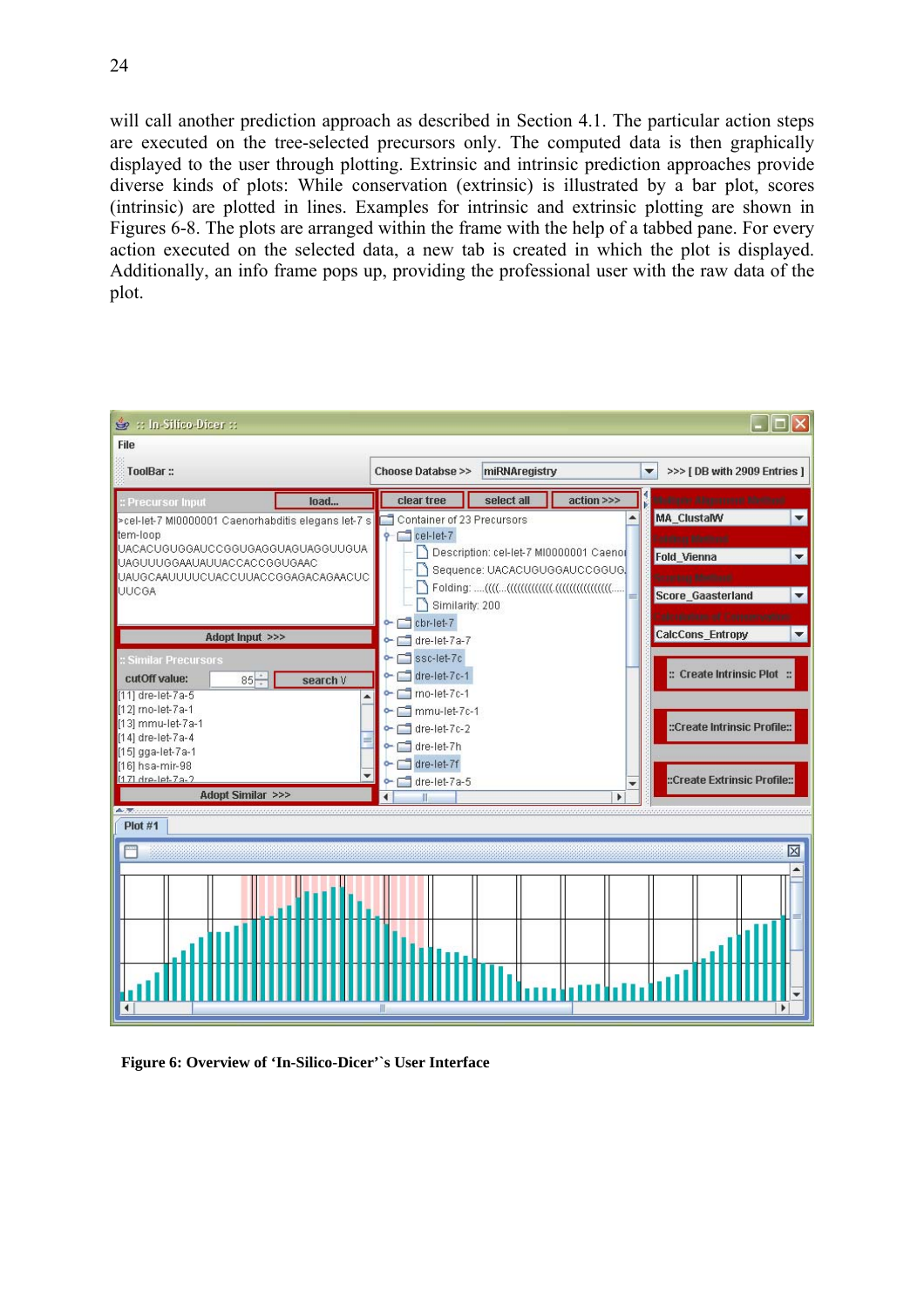

**Figure 7: Intrinsic Plot. The precursors are separately scored and plotted unaligned. On the x-axis the precursor position can be read off, the score is mapped to the y-axis. Of the selected precursors from the tree, the topmost (usually, the input precursor) is highlighted in red. Position of predicted mature miRNA for the first selected precursor is displayed and shaded in salmon. The position can additionally be read off from the values beneath the shaded area. In this plot, 2 local minima can be observed. Due to the scoring method it holds: the lower the score, the higher the probability to be the position of mature miRNA. These two minima coincide with the complementary stem sequences which are paired. The area with relatively high scores between them refers to the stem loop which should have a very low probability to hold the mature miRNA.** 



**Figure 8: Intrinsic Profile. The precursors are scored separately and thereafter aligned. Gaps have no score, so they do not have a score data point. One can see in the plot where each precursor is gapped. Again, the position of mature miRNA is calculated for the topmost, red, precursor. The salmon shading shows the position within the plot, the values displayed beneath, specify the position relative to the precursor.** 



**Figure 9: Extrinsic Profile. This plot displays the conservation profile of several precursors. Alignment position is displayed on the x-axis, conservation on the y-axis. The higher the bars, the higher the conservation at this position. The two 'hills' are the complementary stem regions, which are highly conserved, whereas the terminal loop between them differs among precursors. The area shaded in salmon is the most conserved one and represents the position where the mature miRNA is predicted. The shaded bars are located at the position of mature miRNA relative to the alignment, while the values displayed beneath specify the position relative to the considered precursor.**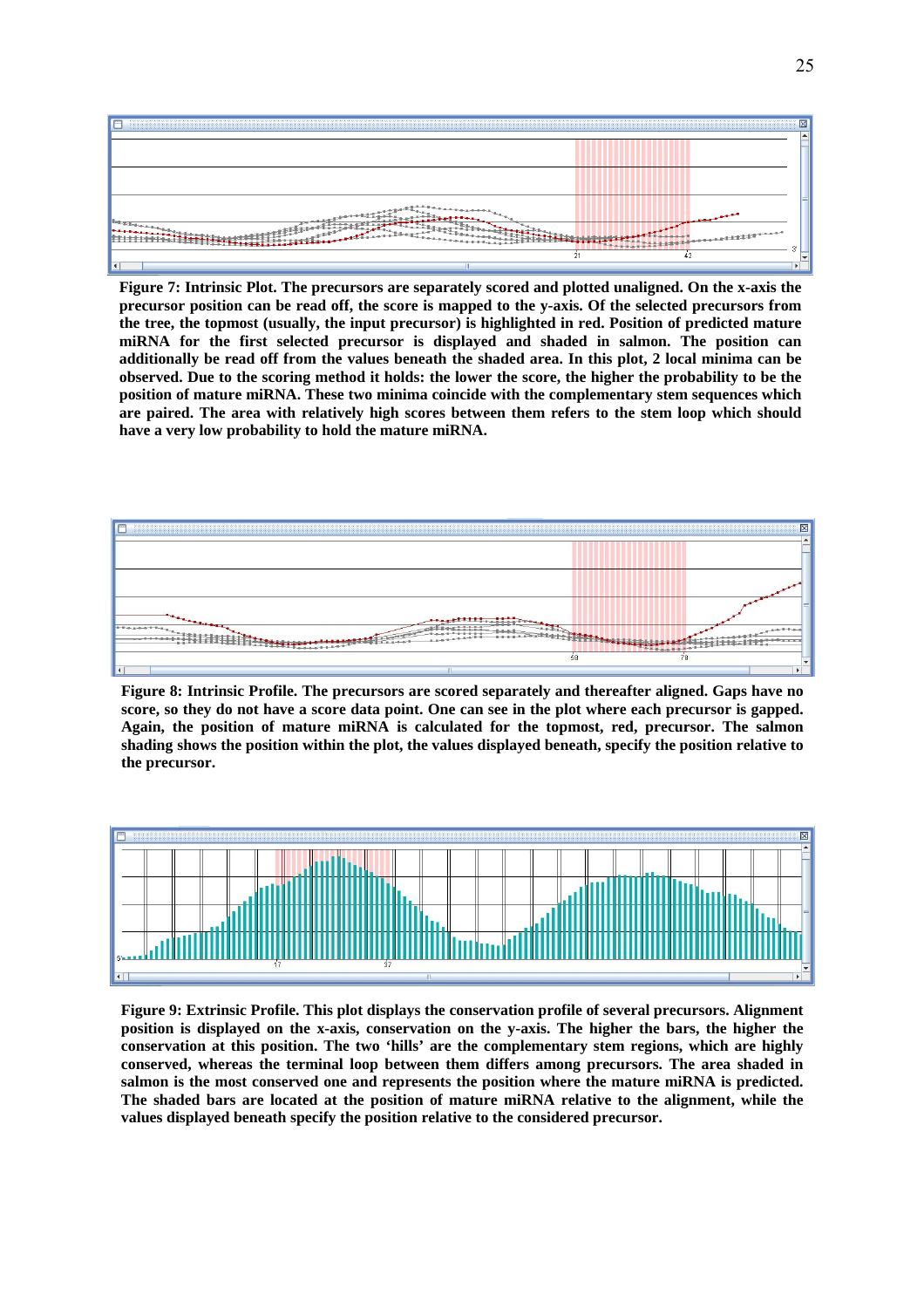<span id="page-25-0"></span>An additional plot feature of the application is the 'smooth option' which, however does not interfere with the prediction of mature miRNA. This feature has been implemented to display the plots in a user-friendly way. The grade of smoothing is selectable to the user by the following dialog accessible via 'File $\rightarrow$  settings...' (Figure 10)

| $\Box$ e x<br><b>Solutions</b>          |  |
|-----------------------------------------|--|
| <b>Smooth Options</b>                   |  |
| <b>Select Window Size for smoothing</b> |  |
| $\nu$ smooth INtrinsic Profile          |  |
| 21<br>window size:                      |  |
| $\nu$ smooth EXtrinsic Profile          |  |
| 15⊩<br>window size:                     |  |
| apply                                   |  |
|                                         |  |

**Figure 10: Smooth option dialog. The user can select whether he wants the plot to be smoothed or not by checking the accordant box. Grade of selection is managed by changing the window size over a user-friendly spinner. The window size refers to the length of the subsequence for which an average value is calculated and plotted instead of the original data point. The higher the selected window size, the smoother the plot. Initially, the smooth window size is set to 21. However, the raw data which is used to predict the position of mature miRNA is not affected by changing this setting. It is only for display purpose.** 

## 4.3 **Evaluation of 'In-Silico-Dicer'**

In Sections 4.1 and 4.2 I gave an overview of 'In-Silico-Dicer', the program structure, the design and implementation details and concrete used algorithms. I showed that the application is highly flexible to developers who want to implement new classes to predict mature miRNA maybe with improved algorithms. 'In-Silico-Dicer' provides a scheme for the three approaches presented in Section 4.1,

- Intrinsic approach
- Intrinsic approach with alignment
- Extrinsic approach.

In this Section I want to assess whether these approaches produce reliable results. To examine this question, one has to apply validated miRNA precursors, where the position of mature miRNA is already known. After the program run, one can compare the predicted results with the genuine ones, which are experimentally verified.

## 4.3.1 **Test sets and comparison details**

## **The miRNA registry**

The miRNAregistry is the most relevant database containing miRNA precursors from about 35 different organisms including plants, animals and viruses. The precursors are stored together with their corresponding authors, source organism, information on genome location, folding and the position of mature miRNA. Most of these positions have been discovered experimentally or at least verified, but for some recently added entries the mature sequence have been predicted by regarding homologues in related organisms [Berzikov et al., 2005]. However, a great part of these sequences has been validated afterwards. Thus, the data of the miRNA registry can be applied as confirmed comparison material for evaluation purposes. On the ftp server, there are several files of the databases provided for download. The 'miRNA.dat' file contains all relevant information that is necessary for evaluation of a 'mature miRNA prediction program':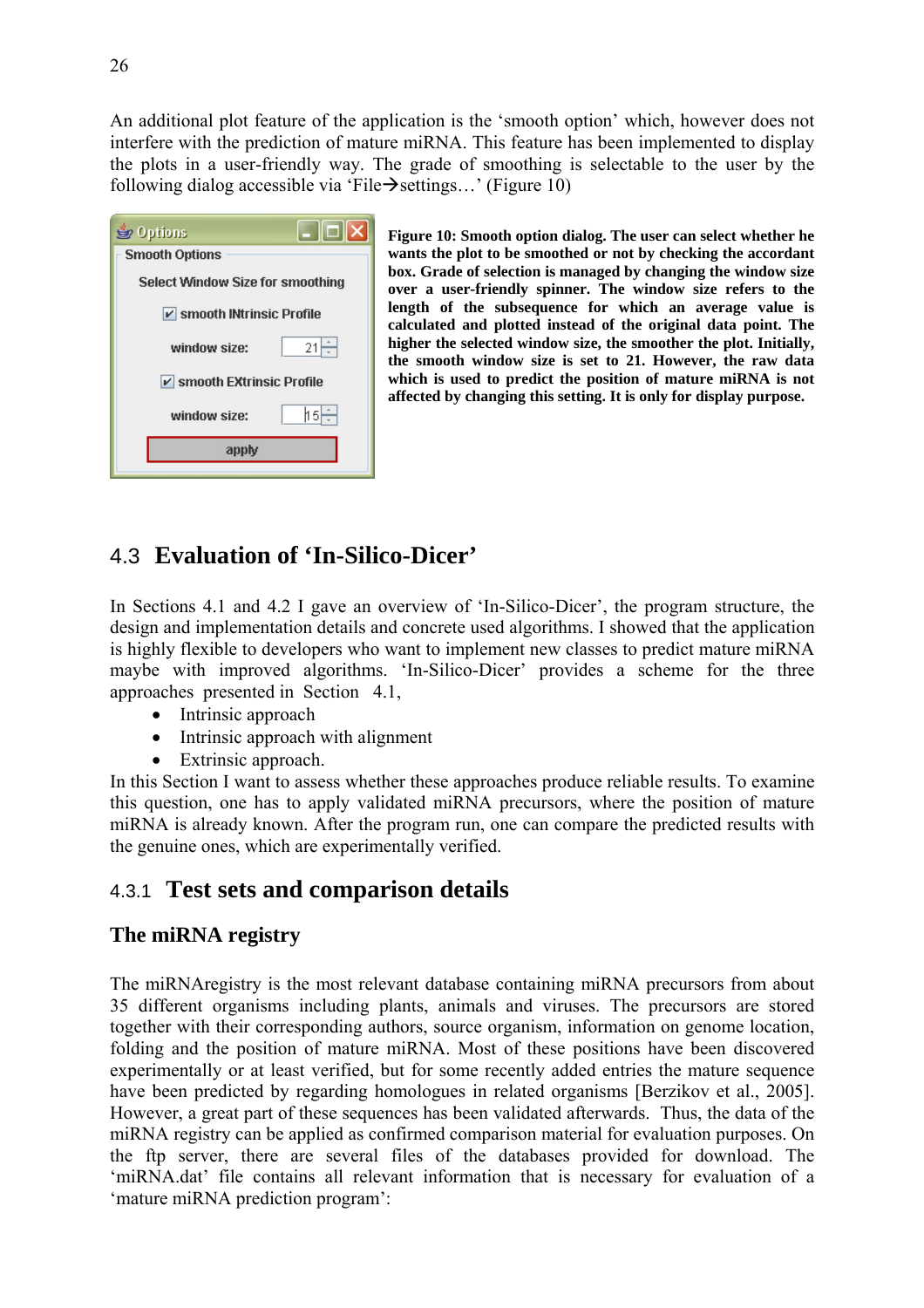- The precursor's primary sequence
- The position of mature miRNA within the precursor sequence

I stored all the mature positions together with the unique precursor ID in a hashtable, so the predicted positions can be compared immediately to the genuine ones during the evaluation process.

#### **Comparison details**

When evaluating a particular method, one has to define a precise measure of quality of the results. In case of 'In-Silico-Dicer' there is the predicted miRNA position within the given precursor and the genuine position of the mature miRNA, which is derived from the validated data from the miRNAregistry. I defined the 'overlap' of these two miRNA positions as:

100%  $\frac{END \text{ min} - START \text{ max}}{F} = \frac{END \text{ max} - START \text{ min}}{F}$ overlap<sup>[%]</sup>  $overlap[^{\%}] = \frac{(END \text{ min} - START \text{ max}) * 100\%}{(END \text{ max} - START \text{ min})}$ START<sub>min</sub> END<sub>min</sub> START<sub>max</sub> END<sub>max</sub> 100% END**min** START**min**  $START_{max}$  END<sub>min</sub>  $\qquad \qquad$  START<sub>max</sub> END<sub>max</sub> A START<sub>min</sub> END<sub>max</sub> B

**Figure 11: Illustration of the evaluation principle: Given a miRNA precursor (black, hairpin shaped), predict the position of putative miRNA (yellow sequence). Get the genuine position of mature miRNA within this precursor (green sequence) from the miRNAregistry. Compute the overlap, where overlap is defined as the length of the sequence the mature miRNA shares (red sequence).** 

**The calculation of the overlap also works for all possible cases: (A) the predicted and the genuine sequence are not of the same length and (B) the predicted sequence is not are the same stem site, so there is no overlap at all. In case (B) the overlap will be negative.**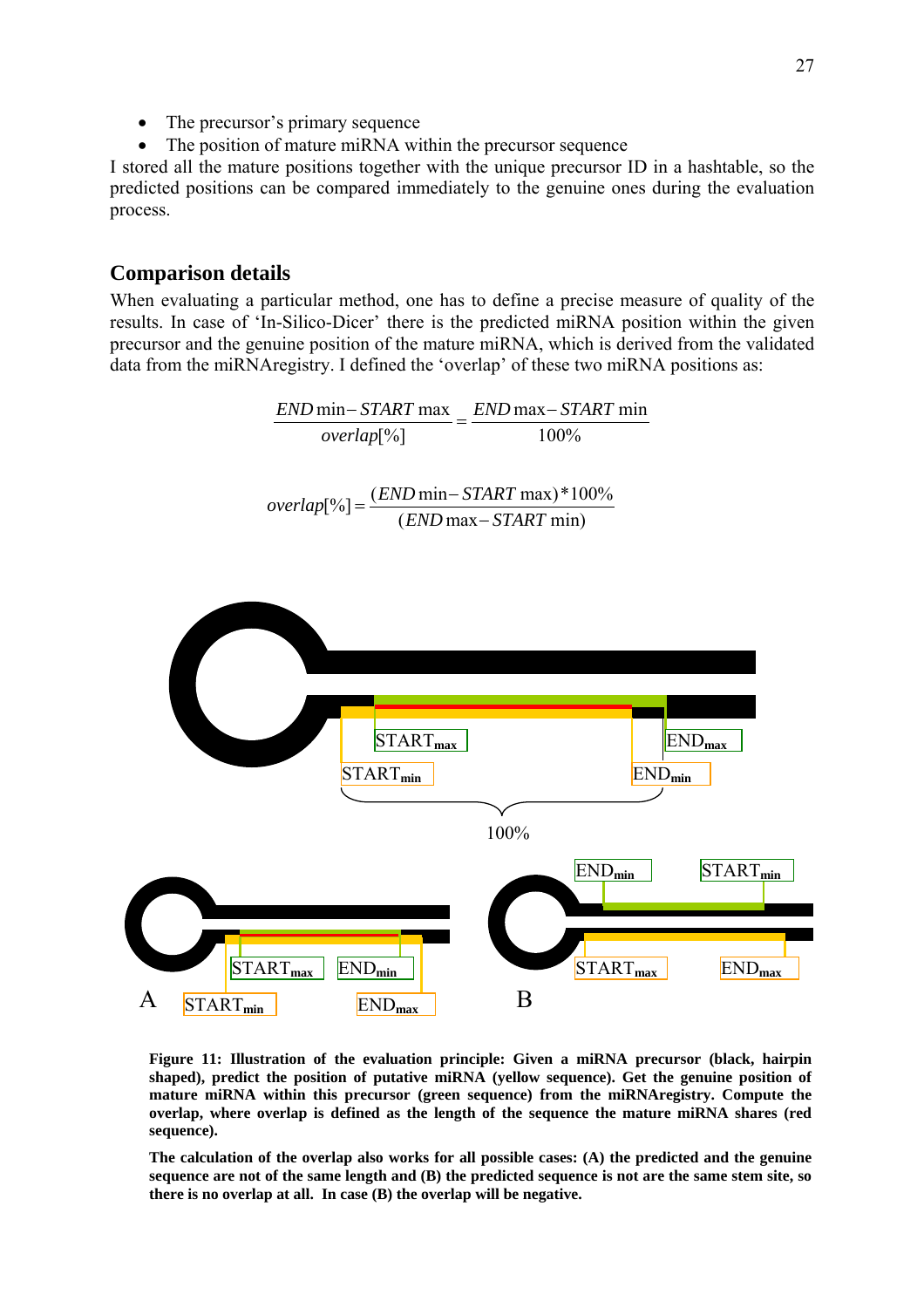#### <span id="page-27-0"></span>4.3.2 **Results**

At the moment there are 35 miRNA precursor families known throughout the animal kingdom. In order to cover a broad spectrum of miRNAs and to get a representative result, I picked out one single precursor (always the first one) of each miRNA family. To evaluate the large amount of data automatically, I implemented an additional class that starts the application without the Graphical User Interface. All approaches are applied to the input data with their default settings for all implemented algorithms. The predicted and genuine positions of mature miRNA are output on the console in tabular form. On the basis of theses tables, the overlap was computed.

### **Intrinsic Plot**

The run of the simple intrinsic approach, without aligning the particular precursor to any other, provides only partially satisfying results: the average overlap of all 35 miRNA predictions is 4%. This result includes all 19 putative miRNA positions which were predicted on the wrong stem side of the precursor, resulting in a negative overlap. Consequently, 16 out of the 35 examples have been predicted on the correct strand. In the bar plot in figure 12 the family representatives are sorted according to their overlap with the genuine mature position. One may speculate, that the prediction is better in several precursor families because these families follow a typical secondary structure scheme, which was the basis of the applied scoring algorithm. Maybe, the secondary structure of precursors is more diverse than expected. For those representatives, predicted on the correct strand, the overlap is never less than 11%. 34% of the evaluated data has an overlap above 50%, and even 22% reach an overlap of nearly 80%, which means a deviation from the genuine mature miRNA position of less than 2 nt. Only one of the test precursors, namely dme-mir-10, yields a 100% correct prediction. One can read off the amount of prediction success in percent of the evaluated data for all overlap values from the line plot in figure 13. In this diagram, a plateau between overlaps -25% and 15% attracts attention. This percentage derivation corresponds to an absolute derivation of about 16-34 nt. This is approximately the distance where the stem loop is expected. So, from this illustration, one can assume, that the simple intrinsic approach at least did not predict any mature miRNA on the terminal loop.

A very relevant fact to keep in mind for this approach is that the scoring function is just one step in a complete system of miRNA prediction which has been isolated to fit in this application. Wang et al. [2005] primarily executed several filter methods on their data set to reduce the amount of potential mature miRNAs. I ignored all these filters to simplify the procedure to its essence. Moreover, the authors developed their algorithm for the prediction of *A.thaliana* miRNAs, which may be very organism specific. In a review paper [Chen, 2005] it is stated that miRNA biogenesis is quite similar in *A.thaliana* and most animals, so there was the assumption, the method of Wang et al. may be also applicable also to the selected test set of metazoa. Interestingly, the prediction method was even less successful when evaluating with a set of *A.thaliana* precursors (data not shown) but this result may be due to the missing filter steps.

As a conclusion to this method, one can say that it is not too bad, considering the fact that this approach requires no additional information. Only by applying a scoring formula to the nucleotide and secondary structure sequence, the prediction of 'In-Silico-Dicer' reaches a significantly higher credibility than randomly selected mature miRNA positions. The 54% of totally wrongly predicted positions may lead to the assumption that many more diverse structural features of the precursor must be taken into account. Maybe, with increasing knowledge on precursor processing, one can develop a more complex scoring formula which includes these features.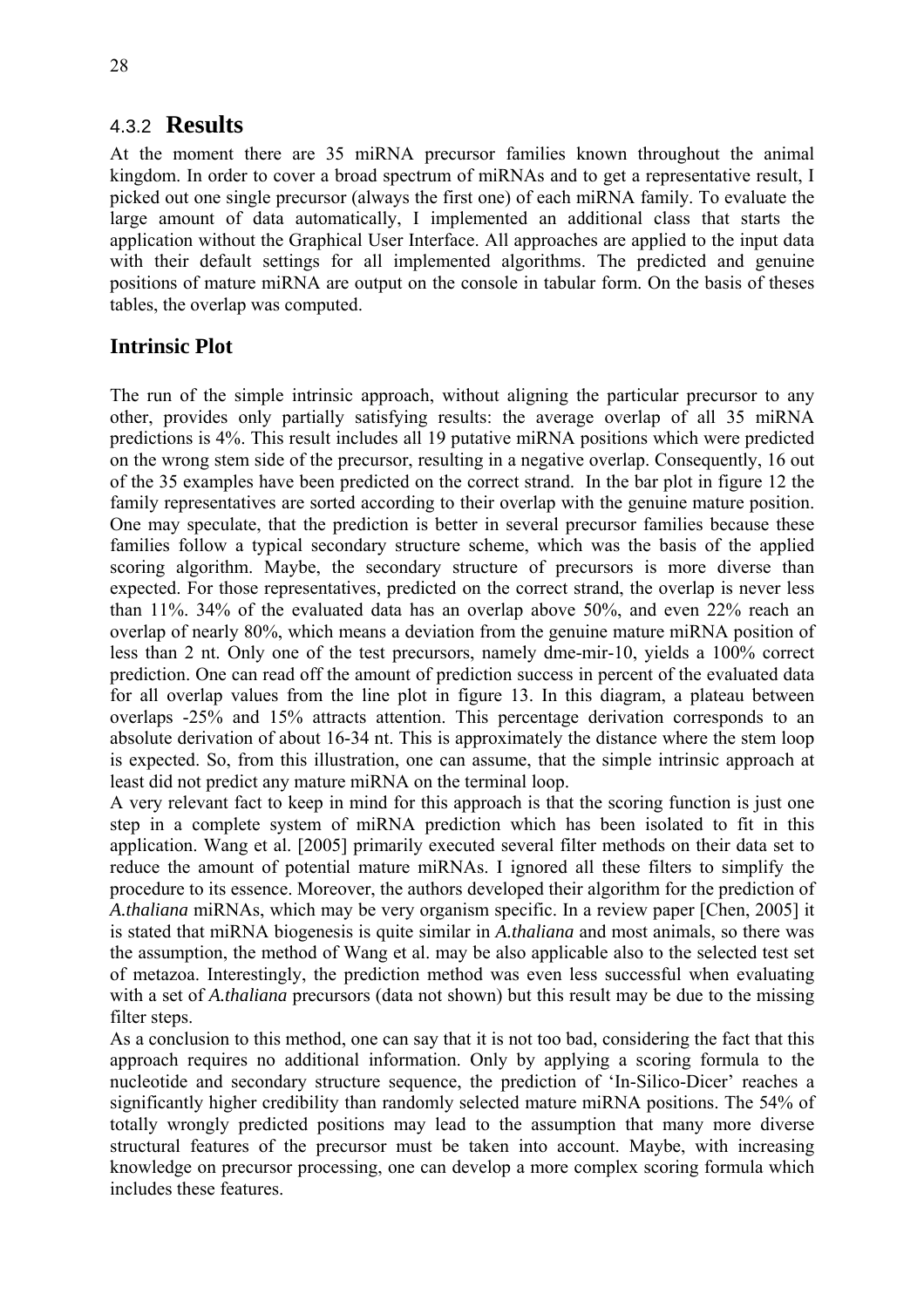

**Figure 12: Intrinsic Approach (simple). The precursor families are ranked according to their reached overlap. 16 out of 35 selected examples (>45%) have been predicted on the correct stem side (positive overlap). 8 out of them (>22%) reached an overlap of nearly 80% which means < 2 nt deviation from the genuine position.** 



**Figure 13: Intrinsic Approach (simple). The amount of successfully predicted miRNAs (in %) is mapped against the reached overlap. This means 100% of the evaluated miRNAs reached an overlap with their genuine position higher than -55%, 45% reached an overlap of 10% and only 1 miRNA (~2.9%) reached the overlap maximum of 100%.**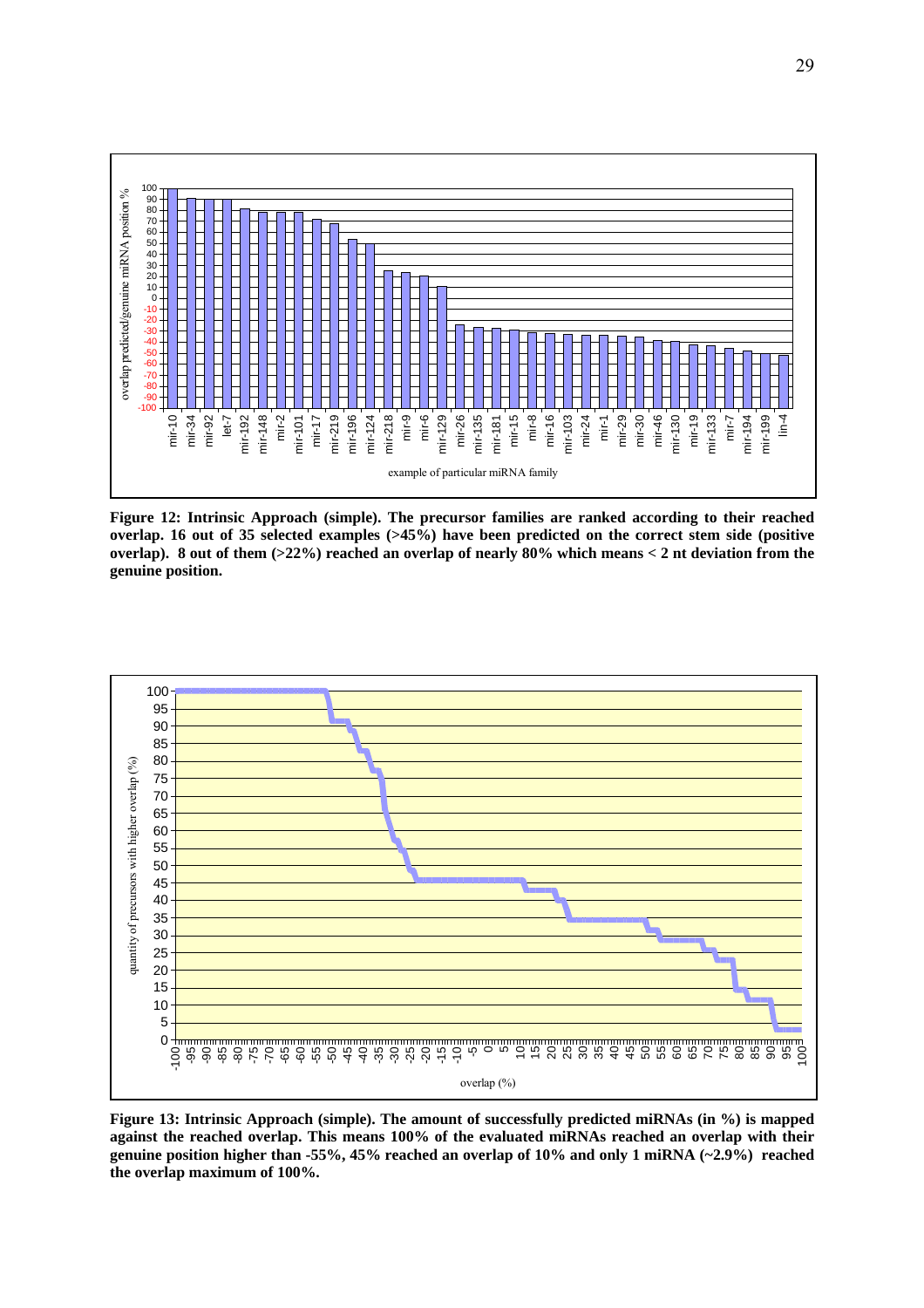#### **Profiles – Intrinsic & Extrinsic**

In order to yield comparable results, I used the same test set of representative precursors of every metazoan precursor family to evaluate the two similarity-based approaches: Intrinsic and Extrinsic Profiling. In these cases, the selection of comparable precursors is a variable which is considered to have a great influence on the results. The amount and grade of relation of these precursors can be regulated by varying the cut-off value for searching similar sequences. As a consequence, the evaluation of the two profiling approaches has to be performed referring to the cut-off value. Before evaluating, I tried some cut-off values and determined that there is a relatively small interval in the cut-off range where the amount of close related precursors suddenly alters greatly. This interval is between cut-offs 85 and 120, cut-offs lower than 85 return almost the whole database as similar precursors, while a cut-off higher than 120 usually returns the given precursor itself. So, consequently I restricted the evaluation to this interval. I chose a step-size of 5 to yield relatively exact and differentiated values.

#### **Intrinsic profile**

In the line plot in Figure 14, the resulting percentage of the whole test set of precursors (35 precursors) are mapped. The precursor reached an overlap higher than the according value on the x-axis. Every data-sequence (one line) refers to a specific cut-off value between 85 and 120. Additionally I added the success curve of the intrinsic plot from Figure 13 for comparison purposes. This data-sequence is mostly lower than all other lines referring to the extended intrinsic prediction approach, which means the average rate of overlap is significantly higher in the proposed extension of Wang's algorithm. Due to an alignment with similar precursor sequences, an average advancement in overlap to the genuine mature miRNA position of approximately 10% has been achieved. However, it is remarkable, that in the runs with minimal cut-off values (85, 90) no miRNA has been predicted with 100% overlap. With theses cut-off values up to 98 similar precursors were found throughout the database (data not shown), which may include also distantly related ones. One can assume from this result that an increasing amount of comparison precursors, yielded by a low cut-off, not always causes increasing prediction reliability. On the contrary, this may lead to an alignment with incomparable precursors, which consequently tampers the prediction. From this perception, one can learn the importance of the optimal cut-off adjustment. The arising question is: Is it possible to determine a universal cut-off optimum for all precursors? To answer this question, I compared the reached overlap precursor-family-wise for all cut-off steps. The bar plot in Figure 15 shows the stacked overlaps for each miRNA family (its representative precursor). From this diagram one can spot that in the minority of examples the overlap differs significantly according to the chosen cut-off value. Especially, there are very few predicted miRNAs whose overlap with their genuine position is positive for several cutoffs and negative for the rest. In the majority of test precursors, the prediction (which means the % overlap) is either solely positive or solely negative. Furthermore, in most of these cases, the prediction success in one miRNA family remains the same for all selected cut-off values. As a conclusion to this diagram one can assume, that there is no comprehensive cut-off value for all miRNA families to be found. But this plot confirms the supposition that there are some families whose predicted mature miRNA position appears to be more reliable than others. Again mir-10, mir-192, mir-34, mir-9, mir-92 are ahead in this statistic, like in the intrinsic (single) approach, which is not surprising due to the fact, that this analysis refers to an extension of the single approach.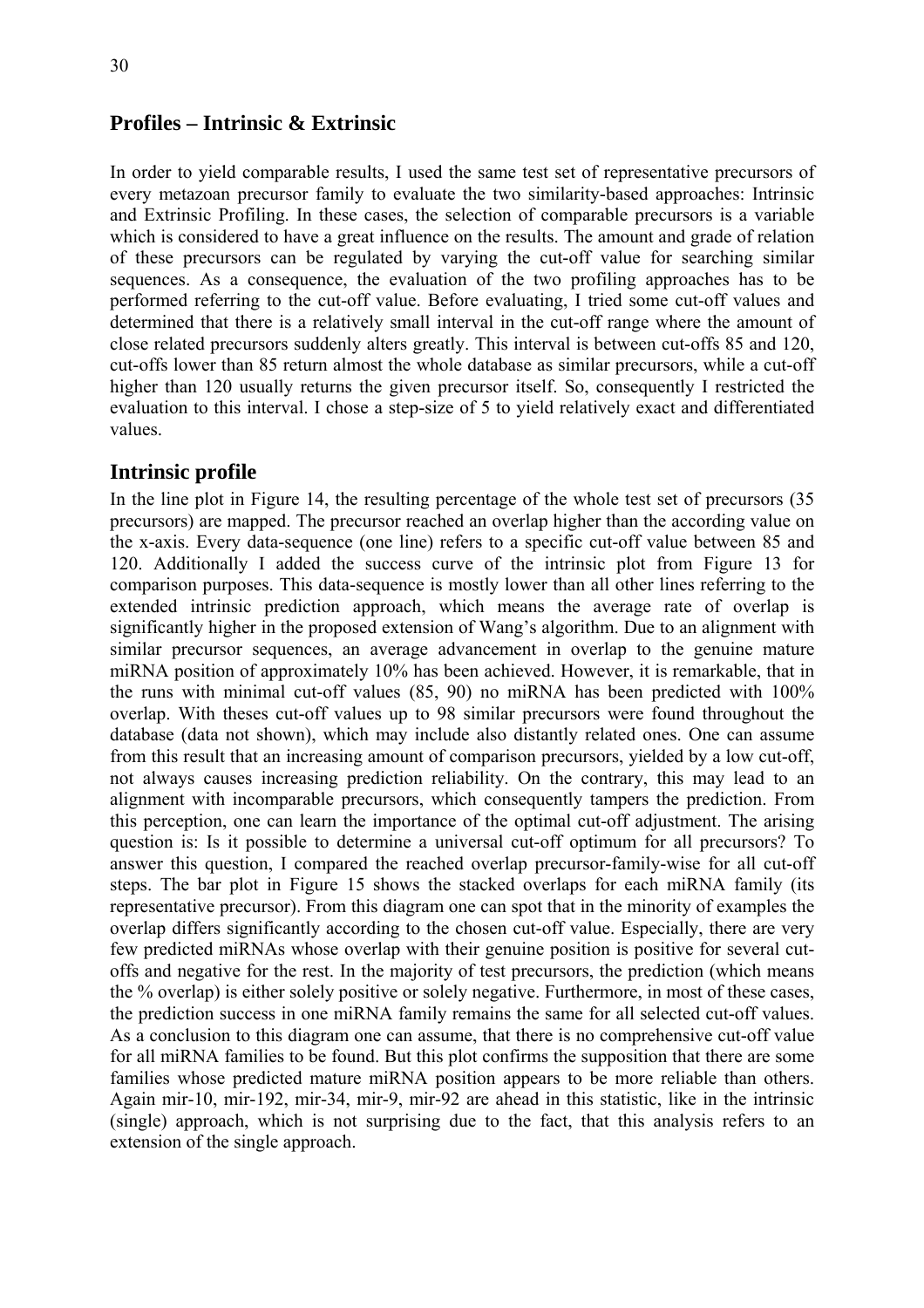

**Plots for Extended Intrinsic Approach** 

**Figure 14: Extended Intrinsic Approach. The particular scored precursor has been aligned to the similar precursors derived according to the cut-off value. The amount of successfully predicted miRNAs (in %) is mapped against the reached overlap. The lines which refer to the different cut-offs are clustered in the plot. The red dotted data-sequence is the curve derived from the intrinsic simple prediction method.** 



**Figure 15: Extended Intrinsic Approach. Overlaps derived from different cut-offs are shown in a stacked way for each single precursor family. As the overlap interval 200 (-100 % to 100%) the upper and lower bounds in this diagram are theoretically 800 and -800 because of the 8 cut-offs.**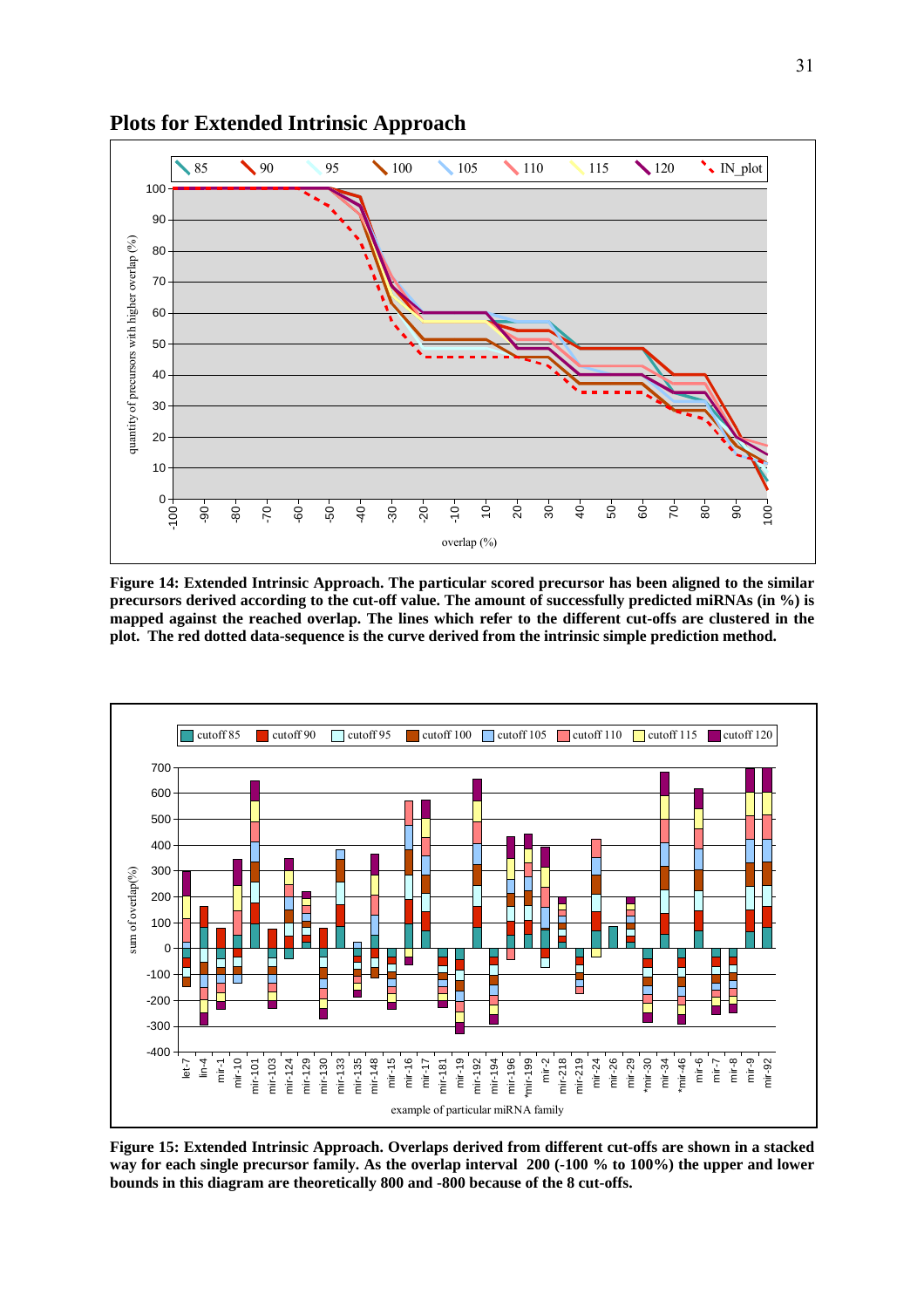

**Figure 16: Extrinsic Approach. The particular precursor has been aligned to the similar precursors derived according to the cut-off value, than the prediction was made based on the conservation. The amount of successfully predicted miRNAs (in %) is mapped against the reached overlap. The red dotted data-sequence is the curve derived from intrinsic simple prediction method.** 



**Figure 17: Extrinsic Profile. Overlaps derived from different cut-offs are shown in a stacked way for each single precursor family. As the overlap interval is 200 (-100 % to 100%) the upper and lower bounds in this diagram are theoretically 800 and -800 because of the 8 cut-offs.** 

32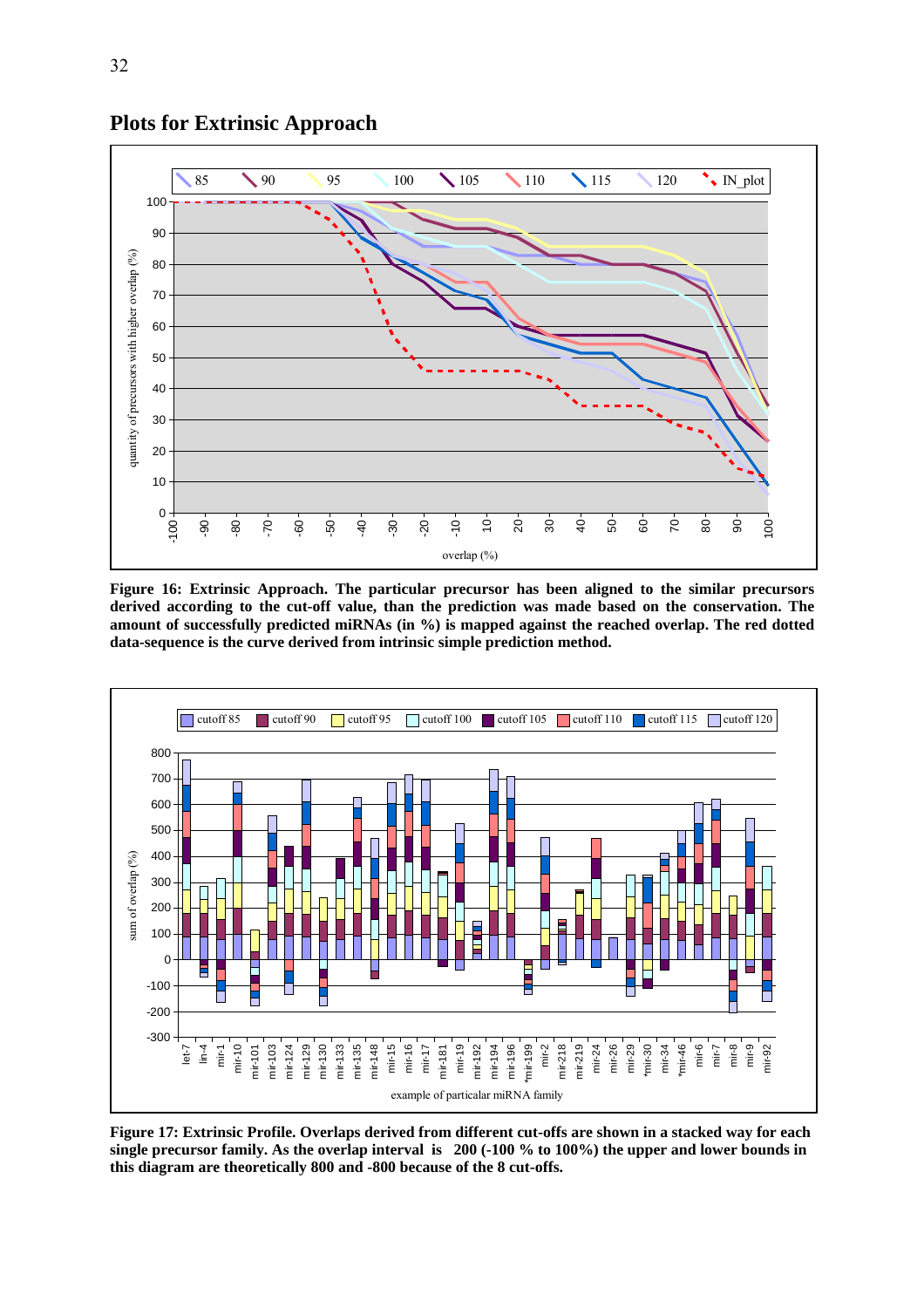#### **Extrinsic Profile**

To evaluate the third prediction method I applied the same test set of representative precursors again. The extrinsic miRNA prediction approach described in Section 4.1.2 was outstandingly successful on the chosen data. In Figure 16 a line plot, similar to Figure 14, is shown. The xaxis represents the degree of overlap in %. On the y-axis, the percentage of miRNA precursors that reached a certain degree of overlap is registered. Like in Figure 14 I added the overlap curve of the intrinsic (simple) prediction method; the advancement in prediction reliability is remarkable: regarding all cut-offs, at least 50% of the miRNAs have been predicted with an overlap of 30%. Overlaps of 80% were reached by nearly 80% of the predicted miRNAs using the lower cut-off values (85, 90, 95, 100) while only about 50% of the miRNAs reached this overlap level with cut-offs higher than 105. This noticeable difference shows, that the cut-off and consequently the amount of comparison-precursors in the extrinsic approach has a different impact on the prediction result than in the intrinsic approach. The extended intrinsic method can return a misleading prediction on a too low cutoff causing many similar precursors. On the contrary, the extrinsic method appears to yield better results when applying these low cut-off values and yields decreasing overlaps with increasing cut-offs. This may be due to the fact that the extrinsic prediction method is mainly based on the conservation which depends only on the alignment, whereas the intrinsic method basically depends on the scoring, even if it is aligned afterwards. When there are many comparison precursors, the conservation can be calculated more reliably. This does not imply that an alignment to nearly all precursors of the whole database will return the best result, from Figure 16 one could assume a cut-off around 95 may be the best choice for this dataset. Again, I questioned if there exists one ultimate cut-off for the extrinsic prediction of mature miRNA in general, which may be possible regarding the success curves in Figure 16. From the plot in Figure 17, however, this appears unlikely. In most cases, this plot shows the same features as the comparable intrinsic one (Figure 15): the percent overlap per precursor is either solely positive or solely negative and mostly the overlap values are similar within one example – there are some exceptions like mir-1, mir-8 and mir-101 for instance. Regarding this illustration one can again obtain the high prediction reliability of this approach: some miRNAs, the miRNAs which appear to be easily predictable with the intrinsic approach, show relatively good results also here and additionally there are several miRNAs whose prediction success increased remarkably. I observed that these precursors are mostly assigned to have many relatives in other organisms: one exemplary miRNA family here is let-7, whose prediction success more than doubled in comparison to the extended intrinsic approach.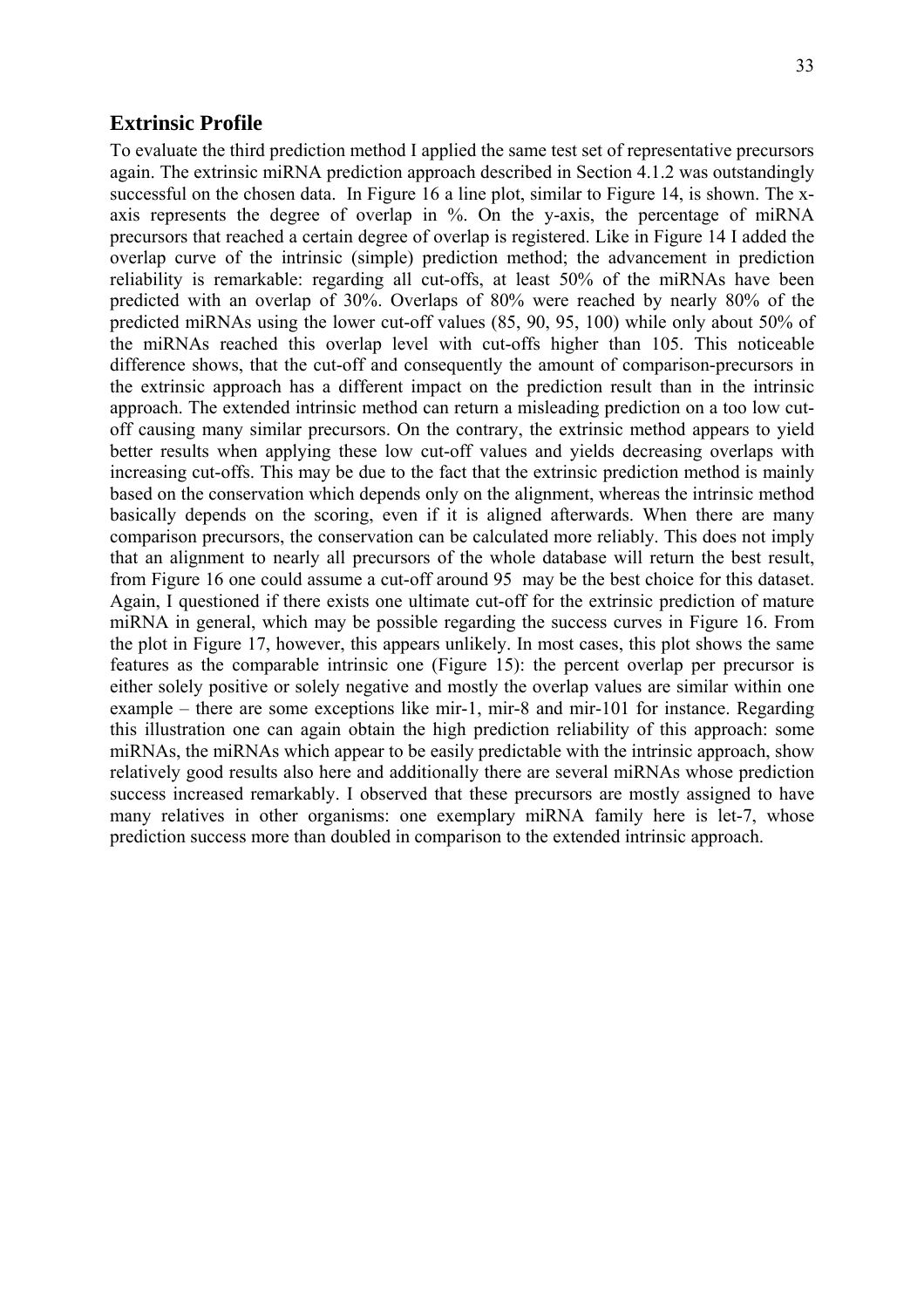<span id="page-33-0"></span>In this thesis, I presented some ideas to solve the problem of mature miRNA prediction and implemented an application, which deploys these ideas. I evaluated the applied approaches and compared the results.

The intrinsic approach, which scores the precursor by means of primary and secondary structure was the most ambitious attempt because we do not have any more information than the precursor provides. The idea was to reconstruct the recognition and the cleavage process mediated by the RNase-III-type processing enzymes. Due to a lack of biological experience I build in a piece of an already existing algorithm, which however is very specific for *Arabidopsis*. All in all, this pure approach has not been truly successful when applying it to the chosen test set of animal precursors, but nevertheless, there were some good predictions. These lead to the conclusion that the prediction success is probably just a question of how much we known about the precursor's properties and consequently how precise the scoring formula can be defined. Maybe, in the future, one can develop the ultimate scoring algorithm applicable to miRNAs of all families. In order to improve the intrinsic method despite the existing scoring formula, I extended this approach by using related precursor sequences. Due to this additional alignment step, a noticeable prediction advance could be observed; the average overlap result was at least 10% higher than before. Dependent on the amount of precursors to compare, even better results can be achieved. I assumed the cut-off for searching similar sequences has a great influence on the prediction and therefore I evaluated with several adjustments in a relevant interval. High cut-off values, which yield a little set of mostly closely related precursors, appear to be favourable here. The reason may be that the results of the scoring are blurred by aligning the precursor to others. Although the extended intrinsic strategy has not been very reliable in all cases, one can obtain some useful information from the evaluation for developing a similar approach.

Furthermore, I considered a totally different idea to overcome the challenge to predict mature miRNA: the extrinsic approach. This one is based on a multiple alignment with related precursors and regards the conservation among them. In comparison to the previous approaches its prediction was significantly more reliable. Especially good results have been achieved with lower cut-off values; which indicates that a lot of comparison precursors contribute to the prediction credibleness in this case. On account of this oppositional outcome compared to the intrinsic strategy, it might be a suggestive consideration to somehow combine these two approaches. Probably, this will compensate the particular disadvantages of intrinsic and extrinsic miRNA prediction.

Due to the highly flexible implementation, 'In-Silico-Dicer' is open to integrate new algorithms which may increase the reliability of the prediction. There are already some new ideas to improve the application: one could optimize the calculation of conservation by regarding the perfect complementary on the 5' end of the mature miRNA to the target. Maybe, the sequence between nt 2-7 appears to be even higher conserved than the rest of the miRNA sequence is. By improving the algorithms, the application also becomes more effective and I am also going to make it applicable for high-throughput computation. Certainly, the development phase of 'In-Silico-Dicer' is not completed yet.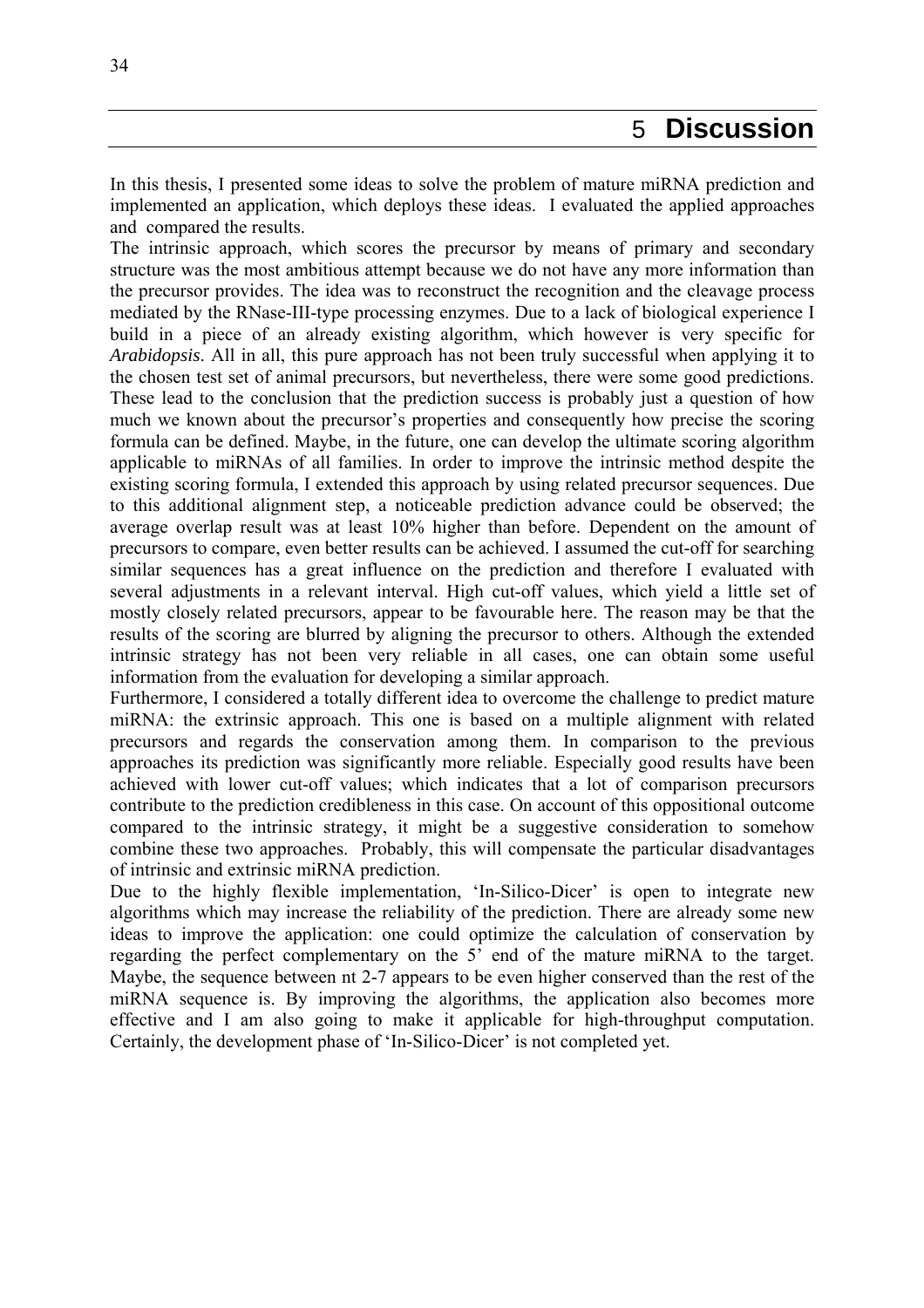## 6 **Conclusion & Future Prospects**

<span id="page-34-0"></span>The astonishing diversity of regulatory pathways directed by small RNAs has been discovered through a combination of genetic and biochemical approaches. However, to completely understand the whole dimension of this complex system, we have to apply bioinformatical methods, too. Recent researches, which combine these two approaches, have shown that the total number of miRNAs in humans is much larger than previously expected [Bentwich et al., 2005]. With their bioinformatic-experimental prediction method the authors nearly doubled the current number of sequenced human miRNAs. However, to confirm new miRNAs, which appear to have no related ones in other primates for instance, they had to deploy expendable microarray analyses and sequence-directed cloning. If we were able to develop a reliable fully computational prediction method for miRNAs and their targets, the enlightenment of RNA mediated gene regulation would be considerably more seizable. Several uncertainties associated with miRNA predictions include: (1) the orientation of the transcript (plus or minus strand) for a genomic location encoding hairpin sequence, (2) the position of the processing sites within the hairpin structure and (3) the determination of which of the paired segments of the hairpin will constitute the mature miRNA [Aravin et al., 2005]. There already exist several programs which yield very satisfying results in genome-wide precursor prediction and searching for possible miRNA targets but relatively less effort has been spend to predict the processing from pri/pre-miRNA to the mature sequence. Within the time of my bachelor thesis I tried to develop approaches to overcome the missing link in this chain of computationally reconstructing the miRNA pathway. Especially regarding the proposed intrinsic approach one can conclude that the processing by several enzymes requires further investigation; to transcribe this special step in a reliable algorithm will be a great challenge in the future.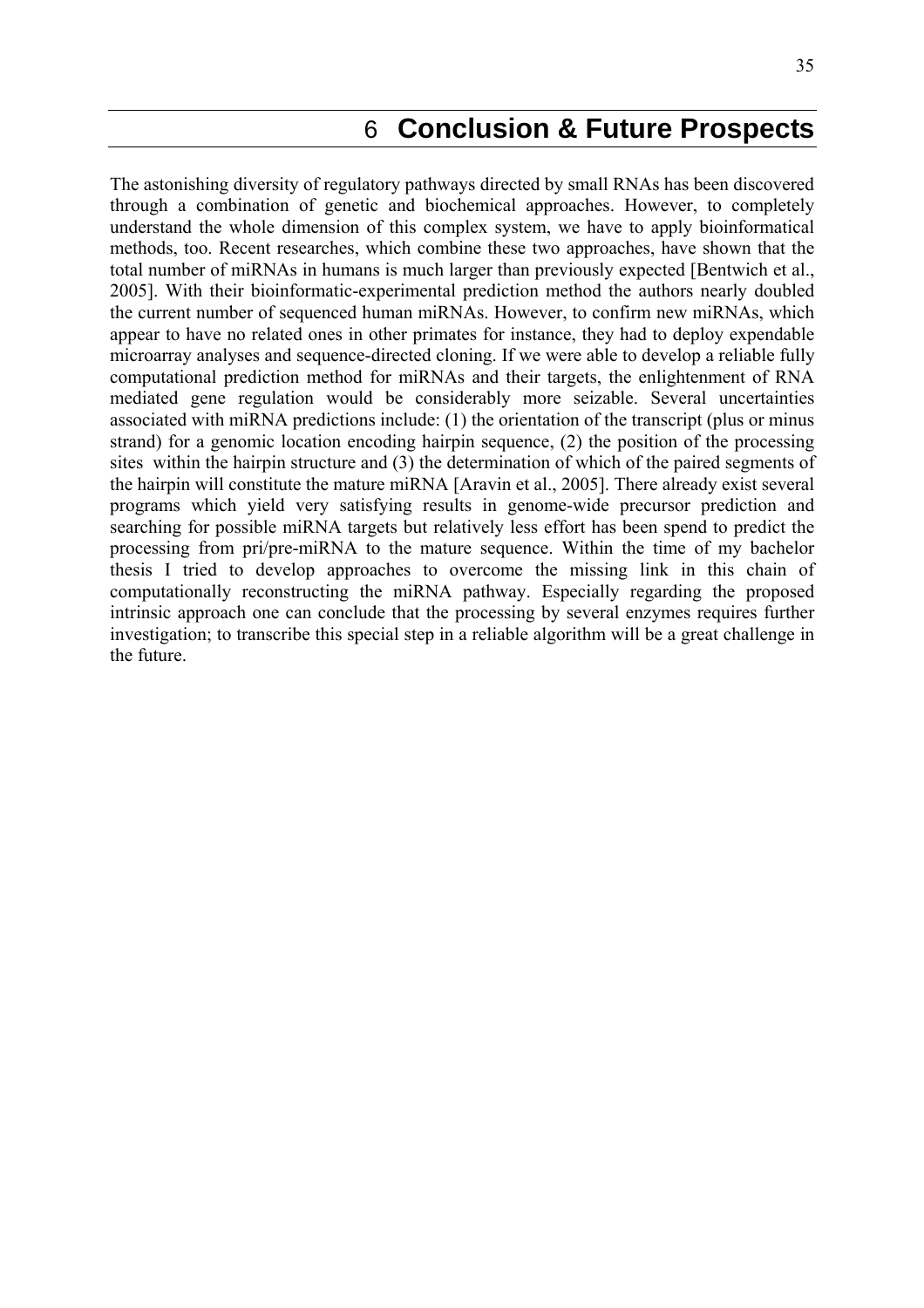- <span id="page-35-0"></span>[1] Ambros V., Bartel B., Bartel DP., Burge CB., Carrington JC., Chen X., Dreyfuss G., Eddy SR., Griffiths-Jones S., Marshall M., Matzke M., Ruvkun G., Tuschl T.(2003), A uniform system for microRNA annotation. RNA 2003 Mar 9(3):277-9
- [2] Ambros V.(2004); The functions of animal microRNAs. Nature 2004 Sep 16;431(7006):350-5
- [3] Aravin A., Tuschl T. (2005), Identification and characterization of small RNAs involved in RNA silencing. FEBS Lett. 2005 Sep 6; [Epub ahead of print]
- [4] Bartel DP. MicroRNAs: genomics, biogenesis, mechanism, and function. Cell 2004 Jan 23;116(2):281- 97.
- [5] Bentwich I., Avniel A., Karov Y., Aharonov R., Gilad S., Barad O., Barzilai A., Einat P., Einav U., Meiri E., Sharon E., Spector Y., Bentwich Z. Identification of hundreds of conserved and nonconserved human microRNAs. Nat. Gent. 2005 Jul;37(7):766-70. Epub 2005 Jun 19.
- [6] Berezikov E., Guryev V., van de Belt J., Wienholds E., Plsterk RH., Cuppen E.(2005), Phylogenetic shadowing and computational identification of human microRNA genes. Cell. 2005 Jan 14;120(1):21-4
- [7] Burgler C., Macdonald PM. (2005), Prediction and verification of microRNA targets by MovingTargets, a highly adaptable prediction method. BMC Genomics. 2005 Jun 8;6(1):88.
- [8] Chen X.(2005); microRNA biogenesis and function in plants. FEBS Lett. 2005 Sep 3; [Epub ahead of print]
- [9] Chenna R., Sugawara H., Koike T., Lopez R., Gibson TJ., Higgins DG., Thompson JD. Multiple sequence alignment with the Clustal series of programs. Nucleic Acids Res. 2003 Jul 1;31(13):3497- 500
- [10] Dykxhoorn DM., Novina CD., Sharp PA.(2003), Killing the messenger: short RNAs that silence gene expression. Nat Rev Mol Cell Biol. 2003 Jun;4(6):457-67
- [11] Filipowicz W., Jaskiewicz L., Kolb FA., Pillai RS.(2005), Post-transcriptional gene silencing by siRNAs and miRNAs. Curr Opin Struct Biol. 2005 Jun; 15(3):331-41
- [12] Griffiths-Jones S.(2004), The mircoRNA Registry. Nucleic Acids Res. 2004 Jan 1; 32(Database issue):D109-11
- [13] Hofacker IL., Priwitzer B., Stadler PF., Prediction of locally stable RNA secondary structures for genome wide-surveys surveys. Bioinformatics 2004;20, 186-190
- [14] John B., Enright AJ., Aravin A., Tuschl T., Sander C., Marks DS. Human MicroRNA targets. PloS Biol. 2004 Nov;2(11):e363. Epub 2004 Oct 5.
- [15] Kim VN. (2005a), SmallRNAs: Classification, Biogenesis, and Function. Mol. Cells 2005 Feb 19(1):1- 15.
- [16] Kim VN. (2005b), MicroRNA biogenesis: coordinated cropping and dicing. Nature Rev Mol Cell Biol 2005 May; 6(5): 376-85
- [17] Kiriakidou M., Nelson PT., Kouranov A., Fitziev P., Bouyioukos C., Mourelatos Z., Hatzigeorgiou A. A combined computational-experimental approach predicts human microRNA targets. Genes Dev 2004 May 15; 18(10),1165-1178. Epub 2004 May 6
- [18] Lai EC., Tomancak P., Williams RW., Rubin GM. Computational identification of Drosophila microRNA genes. Genome Biol. 2003;4(7):R42. Epub 2003 Jun 30.
- [19] Lee Y., Jeon K., Lee JT., Kim S., Kim VN. (2002), MicroRNA maturation: stepwise processing and subcellular localization. EMBO J. 2002 Sep 2; 21(17):4663-70
- [20] Lee Y., Ahn C., Han J., Choi H., Kim J., Yim J., Lee J., Provost P., Radmark O., Kim S., Kim VN. (2005), The nuclear Rnase II Drosha initiates microRNA processing. Nature 2003 Sep 25; 425(6956):415-9.
- [21] Legendre M., Lambert A., Gautheret D. Profile-based detection of microRNA precursors in animal genomes. Bioinformatics 2005 Apr 1;21(7):841-5 Epub 2004 Oct 27
- [22] Lewis BP., Shih IH., Jones-Rhoades MW., Bartel DP., Burge CB. (2003) Prediction of mammalian microRNA targets. Cell 2003 Dec 26;115(7):787-98
- [23] Lim LP., Lau NC., Weinstein EG., Abdelhakim A., Yekta S., Rhoades MW., Burge CB., Bartel DP. The microRNAs of Caenorhabditis elegans. Genes Dev. 2003 Apr 15;17(8):991-1008. Epub 2003 Apr  $\mathcal{L}$
- [24] Meister G., Tuschl T.(2004), Mechanisms of gene silencing by double-stranded RNA. Nature 2004 Sep 16;431(7006):343-9
- [25] Pasquinelli AE., Hunter S., Bracht J. (2005), MicroRNAs: a developing story. Curr Opin Genet Dev. 2005 Apr; 15(2):200-5
- [26] Rehmsmeier M., Steffen P., Hochsmann M., Giegerich R.(2004), Fast and effective prediction of microRNA/target duplexes. RNA 2004 Oct; 10(10):1507-17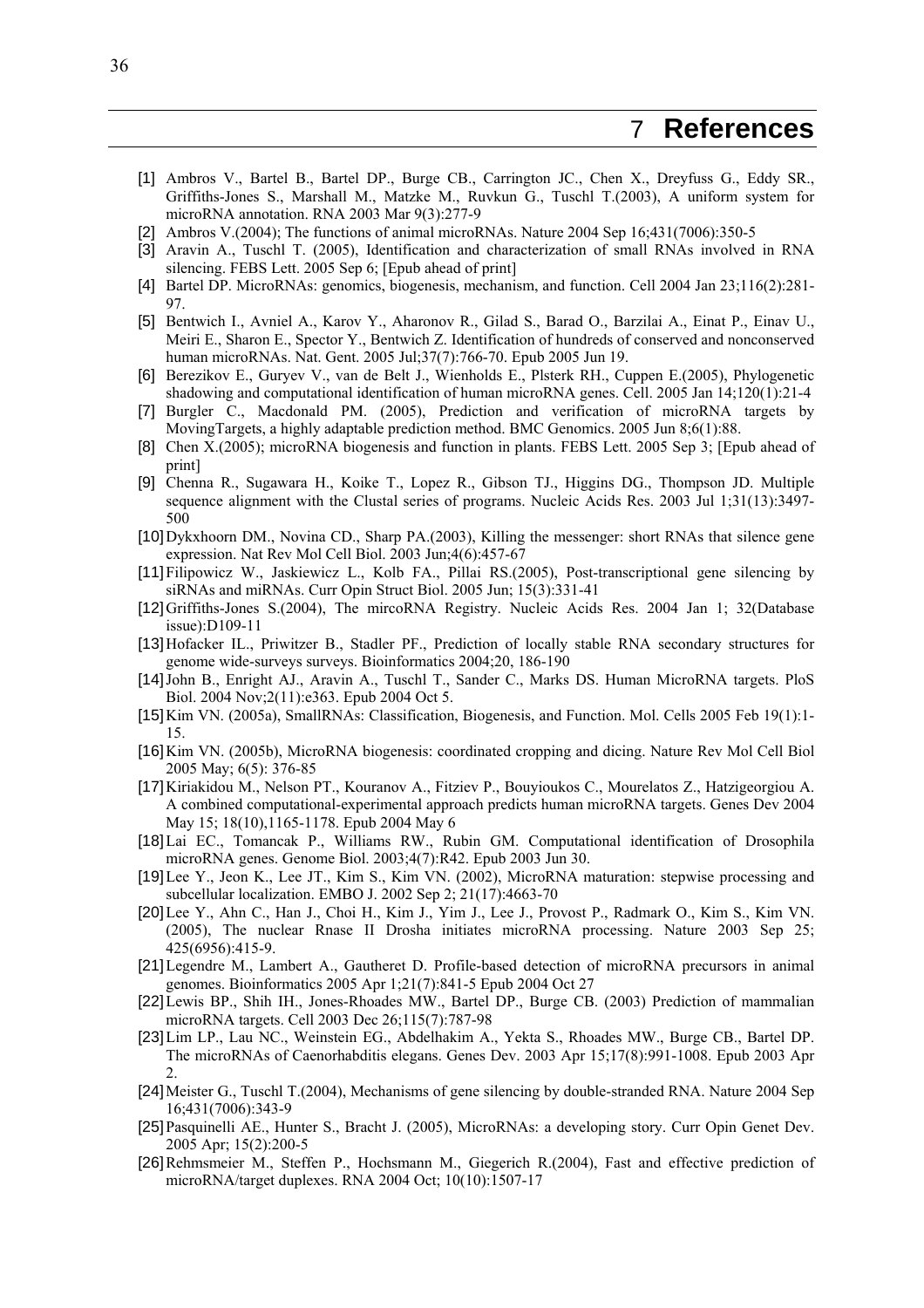- [27] Rhoades MW., Reinhard BJ., Lim LP., Burge CB.; Bartel B.; Bartel DP. Prediction of plant microRNA targets. Cell 2002 Aug 23;110(4):513-20
- [28] Smith TF., Waterman MS., Identification of Common Molecular Subsequences. J Mol Biol. 1981 Mar 25;147(1):195-7.
- [29] Stark A., Brennecke J., Russell RB., Cohen SM. Identification of Drosophila microRNA targets. PloS Biol. 2003 Dec;1(3):E60. Epub 2003 Oct 13.
- [30] Tomari Y., Matranga C., Haley B., Martinez N., Zamore PD. A protein sensor for siRNA asymmetry. Science 2004 Nov 19;306(5700):1377-80
- [31] Vermeulen A., Behlen L., Reynolds A., Wolfson A., Marshall Ws., Karpilow J., Khvorova A.(2005), The contibutions of dsRNA structure to Dicer precifity and efficiency. RNA 2005 May; 11(5):674-82. Epub 2005 Apr 5.
- [32] Wang X.; Zhang J., Li F., Gu J., He T., Zhang X., Li Y.(2005), MicroRNA identification based on sequence and structure alignment. Bioinformatics. 2005 Sep 15; 21(18):3610-4. Epub 2005 Jun 30
- [33] Wang XJ., Reyes JL., Chua NH.; Gaasterland T.(2004), Prediction and identification of Arabidopsis thaliana microRNAs and their targets. Genome Biol. 2004; 5(9):R65. Epub 2004 Aug 31.
- [34] Zeng Y.; Yi R., Cullen BR. (2005), Recognition and cleavage of primary microRNA precursors by the nuclear processing enzyme Drosha. EMBO J. 2005 Jan 12; 24(1):138-48. Epub 2004 Nov 25.
- [35] Zuker M., Mfold web server for nucleic acid folding and hybridization prediction. Nucleic Acids Res. 2003 Jul 1;31(13):3406-15.